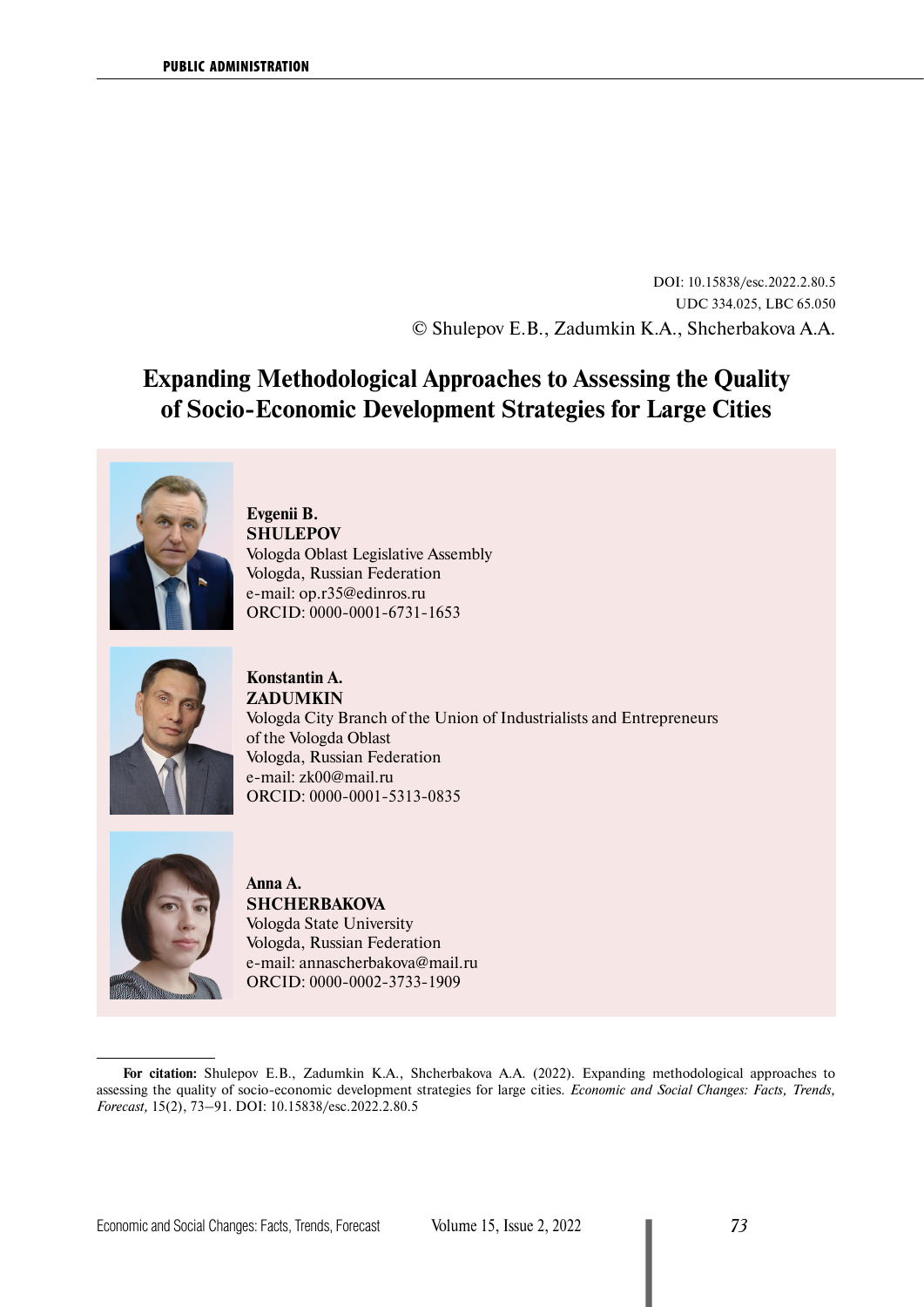**Abstract.** We substantiate areas of improving the tools designed to assess the quality of socio-economic development strategies for large cities. In particular, we developed and tested a methodology for assessing the quality of socio-economic development strategies for large cities based on the principles of strategic planning and social corporatism. At the first stage, it involves analyzing the dynamics of key indicators of socio-economic development in large cities, reflecting the growth rates of the number of city residents ("Citizens" indicator, provides a comprehensive assessment of the dynamics of development and targets of the urban community); the number of registered enterprises and organizations in the city ("Business" indicator, provides a comprehensive assessment of the dynamics of development and targets of the entrepreneurial community); the volume of housing construction ("Municipality" indicator, provides a comprehensive assessment of the effectiveness of municipal management through land use, interaction with residents and construction companies), as well as the faith of people and investors in the city and its future. At the second stage, we assess the use of five main mechanisms of social corporatism in the development strategies of large cities via contextual analysis: project management, urban sociology, territorial public self-government, municipal-private partnership, participatory budgeting. At each stage, we arrange large cities into groups in accordance with the criteria under consideration. At the final stage, we design a "Strategy – Development" matrix and put forward proposals for finalizing the strategies of large cities, taking into account their features. The approbation of the methodology has shown the heterogeneity of the quality of strategic planning and the dynamics of socio-economic development in Russia's large cities. This may indicate that they are all at different stages of development of social corporatism. Therefore, it is necessary to use different approaches, tools and directions when developing city strategies, taking into account their characteristics and potential.

**Key words:** quality assessment, strategy, development, large city, project management, urban sociology.

#### **Introduction to the issues**

Today, the "growth poles" of the Russian economy are the largest cities. However, according to some authors, large cities can also become such poles, as they concentrate significant economic, management and intellectual potential (Douay, 2008). They are characterized by deep markets, well-developed infrastructure, and qualified personnel (Yamshchikov et al., 2017; L'vov et al., 2005; Nikonova et al., 2008). A composite indicator of such concentration can be the ability of cities to generate innovation and revenues for budgets at all levels (Bogomolova, 2016; Ignatyevskiy, Sovetova, 2020).

Today, large cities with significant economic potential do not take full advantage of the development opportunities that have arisen in recent years, including due to the weak design of their strategies (Schlingmann, Nordström, 2015; Jacobs, 1961). This is confirmed by the experts of the Center for Strategic Research, who point to the following reasons for the low efficiency of strategic documents in terms of their development: insufficient elaboration of strategies, vagueness of authority and responsibility, declarativity of documents and others.

The main goal of successful socio-economic development of any city is to make the city a comfortable "home" for its residents, a promising platform for business development, a favorable and interesting place for tourists. The basic idea is simple – in a city where it is good, comfortable, cozy, safe, quiet and interesting, people are happy. One appreciates and loves such a city, is proud of it, cares about it, and strives to ensure its prosperity.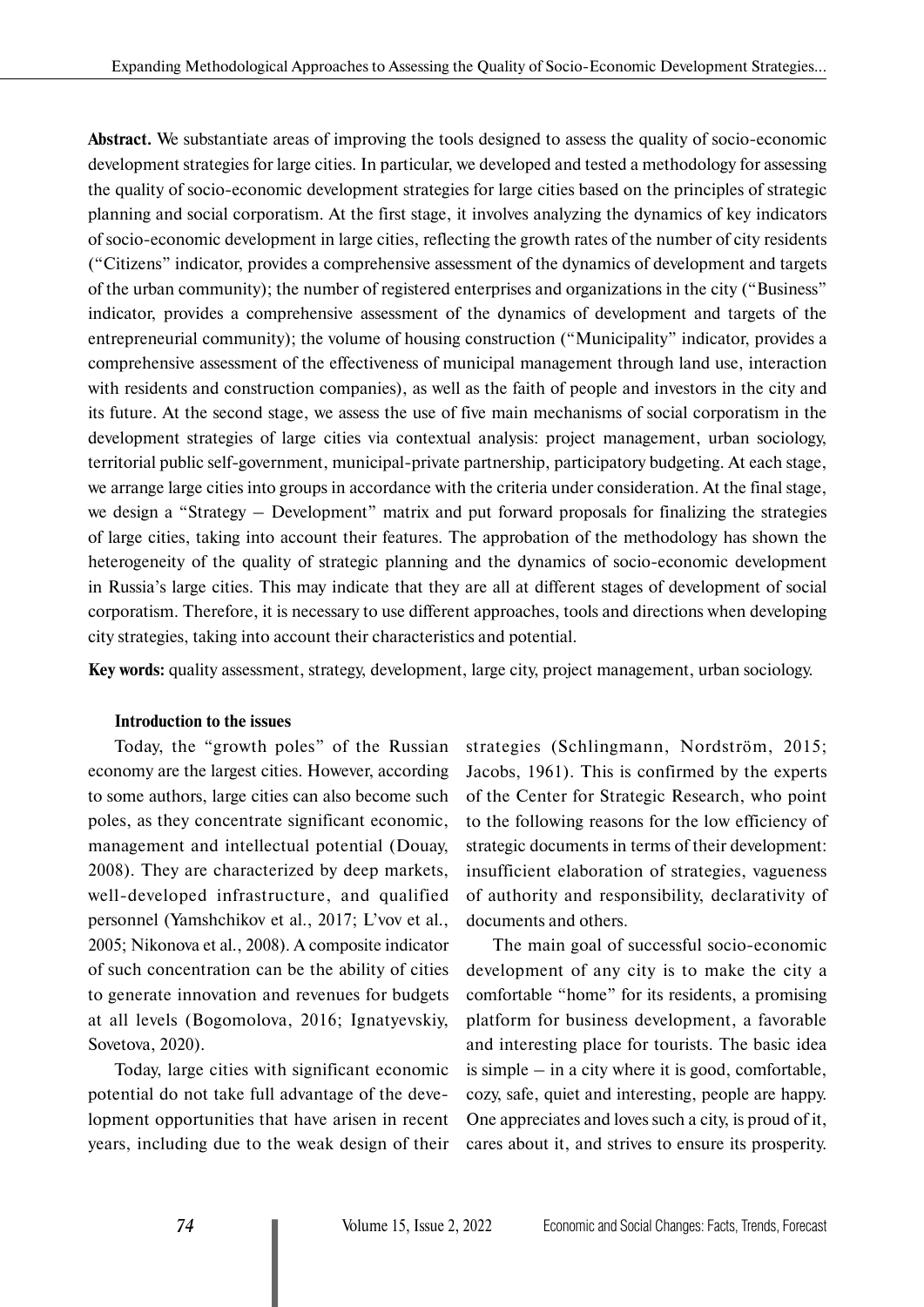One doesn't want to leave such a city; one wants to live there, create a family, and have children. And this requires comfortable parks and embankments, modern kindergartens, schools, and sports facilities; landscaped yards, streets and sidewalks; reliable heat, gas, water and electricity supply systems; quality garbage and snow removal; convenient and safe public transportation; developed communication systems and many other subsystems, without which it is impossible to live comfortably in a modern city. A consequence of the positive changes in a city, an indicator that life there is becoming better and more comfortable, that it is developing in the right direction, is just the growth of population. It takes common goals, ideas, a common attractive future, and involvement in a big construction project. The quality of life in one city can be strikingly different. This is the root of animosity and contradictions, so it is necessary to strive to ensure equal accessibility of urban services.

Urban life is distinguished by the level of freedom, that is, the life scenarios that a person can implement (Jacobs, 1970; Jacobs, 1984). The main resource of the city is human capital – a set of competencies of people to meet the needs of the city. Traditionally, cities compete for people and resources. However, the concept of social corporatism1 (Shulepov, 2014; Shulepov et al., 2020a) suggests complementing competition with diverse cooperation between cities, people and companies, and the introduction and dissemination of best practices.

#### **Literature review**

Currently, there are numerous methodologies for assessing the level of urban development. Most of them are based on statistical data, expert estimates, and sociological surveys of residents and representatives of the business community. The most famous are the Economist's "Global Liveability Ranking"; Mercer's "Quality of living survey"; Domofond.ru rating of Russian cities;  $urban$  environment quality index<sup>2</sup>; methodology for assessing the quality of the urban environment of the Ministry of Regional Development of the Russian Federation<sup>3</sup>; surveys (for example, employees of the Financial University under the Government of the Russian Federation conducted a survey in cities with a population of more than 250 thousand people in order to study satisfaction with the quality of life); the methodology of the Institute for Urban Development Foundation; the methodology of the International Center for Social and Economic Research "Leontief Centre" (Kolchinskaya, 2013; Zhikharevich et al., 2017; author's methods of N.V. Shcherbakova, 2009, E.L. Chekaukova<sup>4</sup>, I.V. Manaeva et al.,2020).

Most methodologies are labor-intensive and include the assessment of dozens of different particular socio-economic indicators, which are further summarized in an integral indicator, on the basis of which cities are ranked. But for strategic planning, the use of these techniques is not quite appropriate, since this approach violates the most important condition – concentration on the essential.

Russia has more than 30 years of strategic planning practice<sup>5</sup>. During this period, strategic planning has become a widespread and mandatory tool, strategies have been actively developed and adopted at the federal, regional and municipal

<sup>&</sup>lt;sup>1</sup> In the author's interpretation, social corporatism at the municipal level is a system of institutions and mechanisms for coordination of interests, goals and actions of the partnership participants (authorities, residents and business community), based on equal and mutually beneficial cooperation in order to develop and implement a strategy for socio-economic development of the city.

<sup>2</sup> Information system "Index of the quality of the urban environment". Available at: индекс-городов.рф.

<sup>&</sup>lt;sup>3</sup> "On approval of the methodology for assessing the quality of the urban living environment": Order of the Ministry of Regional Development of the Russian Federation no. 371, dated September 9, 2013.

<sup>4</sup> Cheklaukova E.L. (2009). Tools for assessing the city's socio-economic development strategy: Candidate of Sciences dissertation: 08.00.05. Irkutsk. P. 23.

<sup>5</sup> ICSER "Leontief Centre" was established in 1991.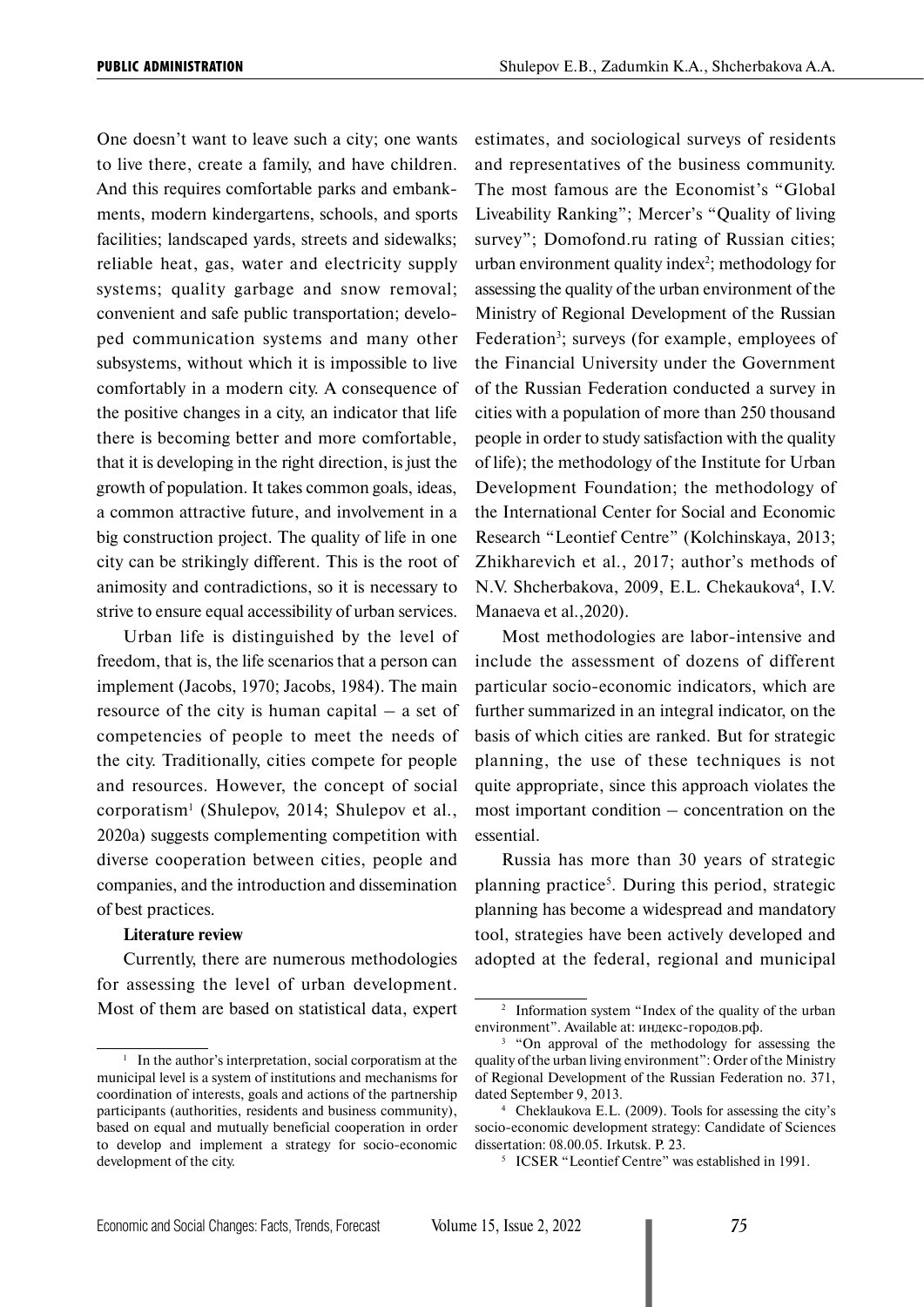levels. Federal Law 172 "On strategic planning in the Russian Federation", dated June 28, 2014, which regulates this sphere, was adopted. Scientific school under the guidance of B.S. Zhikharevich, Director of the Resource Centre for Strategic Planning of ICSER "Leontief Centre", carries out great work on the research of strategic planning practice at the municipal level.

We considered the main results of the study of strategies for Russian cities in 2014–2019, obtained by the research team of ICSER "Leontief Centre". The study group included 168 cities with a population of more than 100 thousand people. Federal cities of Moscow, Saint Petersburg and Sevastopol were not included. The paper (Zhikharevich, Pribyshin, 2019) presents the formalized analysis results of 82 socio-economic development strategies elaborated and adopted in cities with population more than 100,000 people over the five years since the introduction of the Federal Law "On strategic planning in the Russian Federation" (from the mid-2014 to the mid-2019). In the course of the study, we searched and formed an array of texts of official city strategies. During the study period, 75 of the 168 cities in the studied size group developed new strategies (45%). We characterized each text with the help of the content codifier questionnaire. For each strategy we obtained the characteristics of continuity, balance, ambition, highlighted the declared and real priorities, flagship projects, assessed the scale of the planned transformations in the structure of the economy, recorded sectoral priorities. Separate attention is paid to the reflection of spatial development aspects in the strategies. The analysis of the usage frequency of marker words in the wording of the main objectives of cities' strategies and missions showed that the leading phrase is still "quality of life" – it is used in  $69\%$  of the main objectives. We have proved that the context analysis methodology of officially tested strategic planning documents of cities allows assessing the

quality of municipal governance accurately enough. This method of research is the basis of the author's methodology for assessing the quality of socioeconomic development strategies for large cities.

# **Materials and methods**

Based on the above, we identify the scientific and practical problems that need to be solved:

1) there is no holistic methodological framework for assessing the quality of strategies for socioeconomic development of cities;

2) with the active development of strategic management at the city level, the scientific community has not established a link between the content of the adopted strategic planning documents and the pace of socio-economic development of cities;

3) strategic planning documents adopted at the level of large cities do not take into account current trends in the development of social partnerships between the main stakeholders of the territories.

In this regard, the article aims to develop a new methodological approach to assessing the quality of strategies for socio-economic development of large cities and substantiate the potential possibility of its practical application. We consistently address the following scientific challenges:

– to develop an algorithm for assessing the quality of strategies for large cities;

– to analyze the dynamics of key indicators of socio-economic development of large cities in Russia;

– to assess the use of the five main mechanisms of social corporatism (the most tested and widespread in Russian practice) in the strategies for large cities of Russia on the basis of a contextual analysis;

– to build a "Strategy – Development" matrix and to form proposals for refining the strategies of cities, taking into account their characteristics. Today, the practice of strategic urban management is evolving rapidly, so it is necessary to eliminate the lag of strategic planning.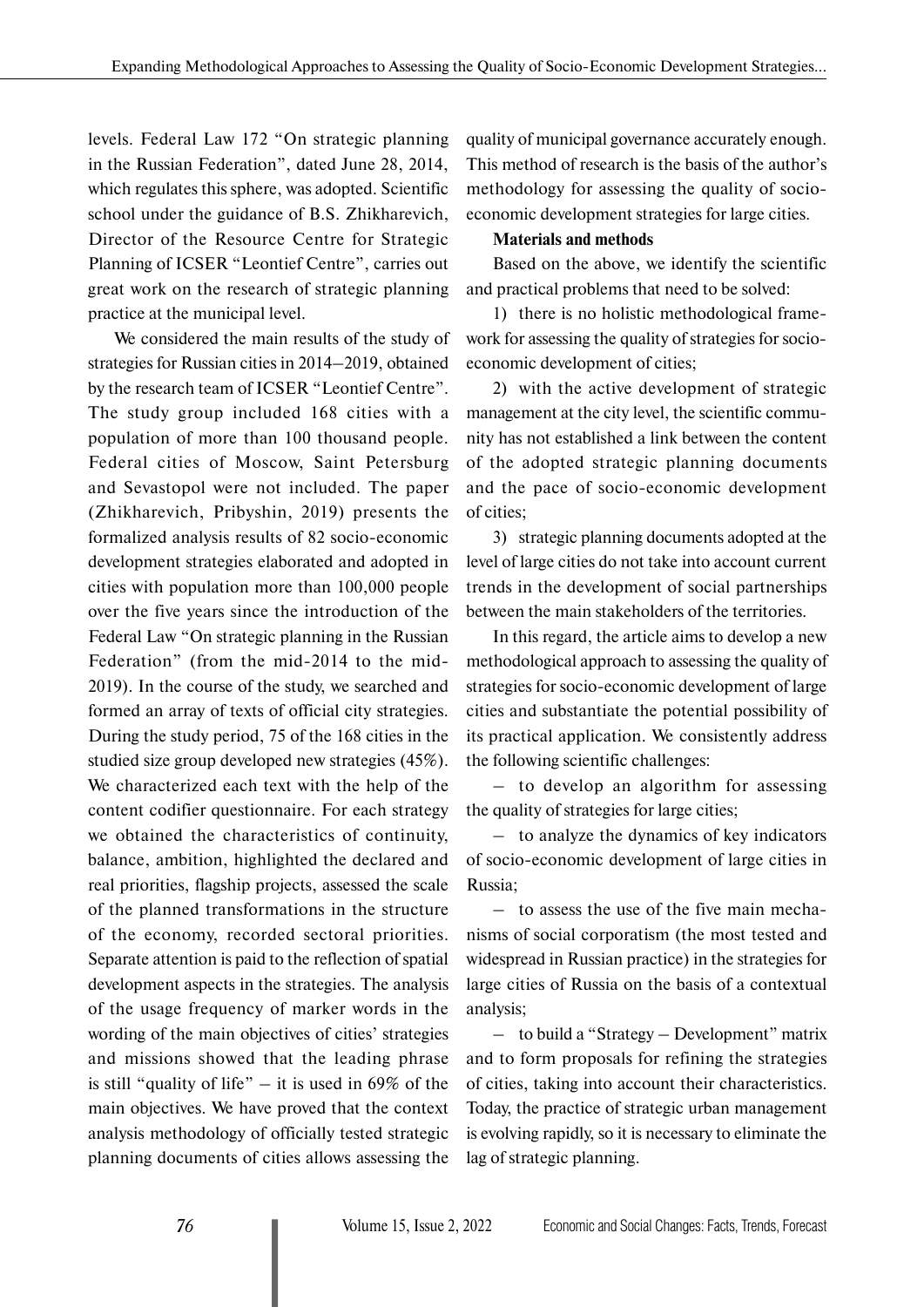Scientific novelty lies in the development of a new methodological approach to assessing the quality of strategies for socio-economic development of large cities, taking into account modern mechanisms of social corporatism.

In our opinion, when developing a strategy, the number of target indicators should be minimal, but the most informative, and it is important to consider not their absolute value, but primarily the dynamics. Based on this premise, we have developed and tested our own methodology for assessing the quality of strategies for socio-economic development of large cities, based on the principles of strategic planning and social corporatism (Kolchinskaya, 2013), which involves three stages *(Fig. 1)*.

In the first stage, we analyze the following key indicators (a point is assigned in case of positive dynamics; the maximum rating is 3 points) according to the subsystems shown in Figure 1:

– the population growth rate of the city (comprehensively characterizes the dynamics of development and the targets of the urban community "Citizens");

– the growth rate of the number of registered enterprises and organizations in the city (comprehensively characterizes the dynamics of development and target settings of the business community "Business");

– the growth rate of housing construction (comprehensively characterizes the effectiveness of municipal management through land use, interaction with residents, construction companies "Municipality") – the faith of people and investors in the city and its future.

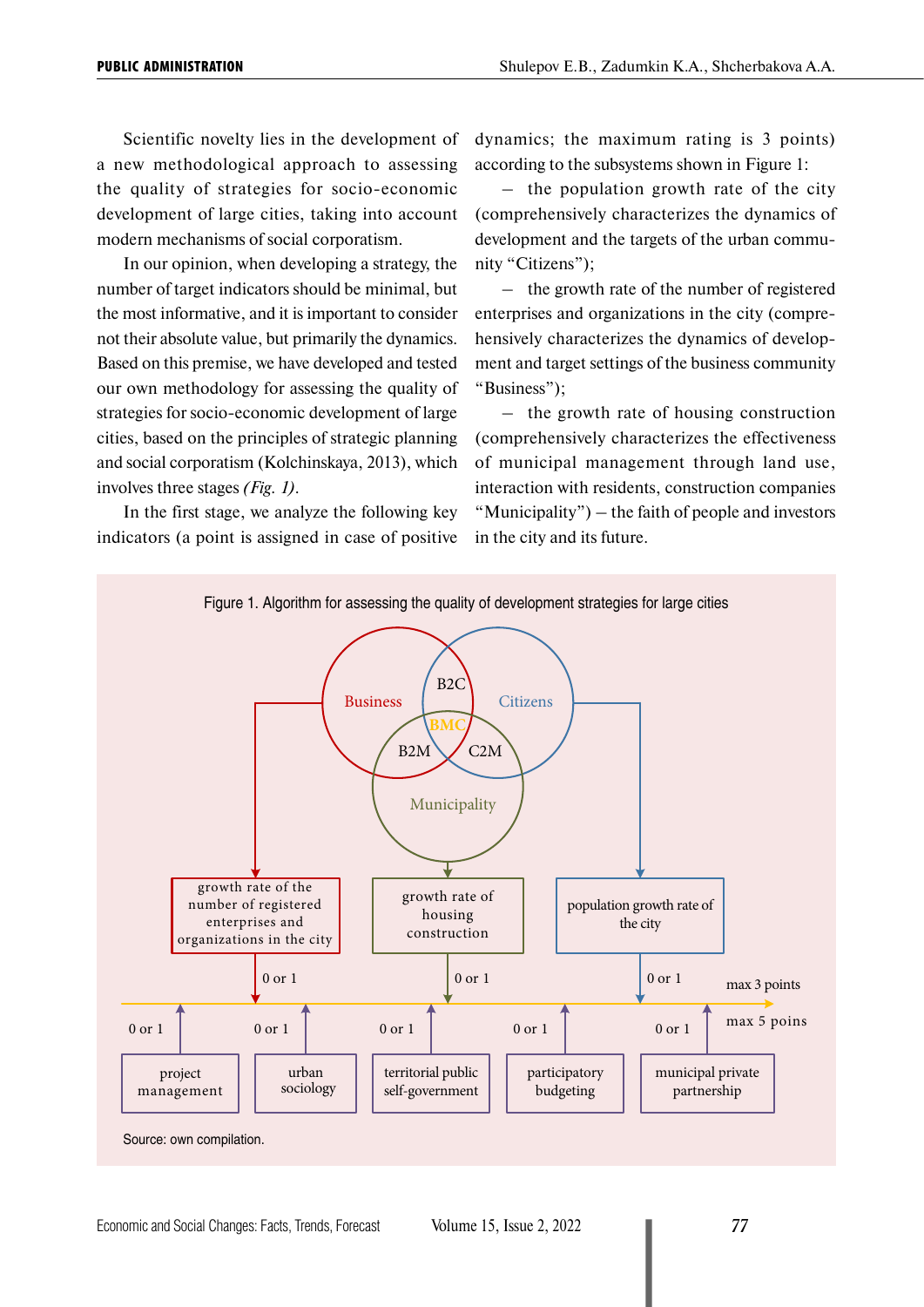According to these indicators, the large cities of Russia are divided into three groups:

– leaders (increase in the indicator studied by more than 10%);

– average performers (an increase of the indicator in the range from 0 to 10%);

– outsiders (decrease of the index for the analyzed period).

The gradation is chosen based on the following hypothesis: a decrease in the value of the indicator suggests that the city is degrading, there is no development; during the study period, on average, all cities under consideration develop within the values of the indicators from 0 to 10% (normal distribution), and the dynamics of the indicator over 10% is above the average for the sample and the experience of socio-economic development of such cities will be of interest.

To increase the objectivity of the study, we analyzed the dynamics of specific indicators of the number of enterprises and organizations per 1,000 inhabitants of a large city, and the commissioning of residential buildings (per 1,000 inhabitants of the city).

The second stage was a search for official documents of long-term socio-economic planning of all large cities in Russia. The Registry of strategic planning documents included in GAS "Upravlenie" (State automated information system "Upravlenie"), websites of city administrations and city legislative bodies, websites of legal reference systems, and regional databases of strategic documents are used for searches. The strategy is considered found and meets the search criteria if a local legal act defining the official status of the document can be found.

The methodology developed for the study is based on an assessment of the use of five basic mechanisms of social corporatism in the adopted texts of strategies<sup>6</sup>:

– project management (marker words: project, project activities) – a method of managing strategic tasks within projects and under time and resource limitations to achieve the stated results and goals (BMC sector);

 $-$  urban sociology  $-$  the study of the genesis, essence and general patterns of development and functioning of the city as an element of an integral system of socio-spatial and economic organization of society (BMC sector) (Savage, Warde, 1993);

– territorial public self-government (marker words: TPS) is a complex of formal and informal principles, norms, rules that condition and regulate the self-organization of city residents to independently carry out their own initiatives on issues of local importance (sector C2M)<sup>7</sup>;

– municipal-private partnership (marker words: municipal private partnership, MPP, PPP) – a set of forms and mechanisms of mediumand long-term mutually beneficial cooperation between the municipality, on the one hand, and economic entities, on the other hand, to implement socially important projects on the territory of the municipality (B2M sector);

– participatory budgeting (marker words: participatory budgeting) is a form of direct participation of residents in the implementation of local self-government through initiatives for the purpose of spending part of the budget funds with the use of the mechanism of co-financing (C2M sector).

We conduct a contextual search for the main mechanisms of social corporatism based on the texts of the strategies. If the strategic documents contain the relevant mechanism, the city earns one point. The maximum score a city can get is 5 points. At the third stage, we build a "Strategy – Development" matrix and put forward recommendations for improving the socio-economic development

<sup>6</sup> We have chosen five main mechanisms of social corporatism out of the 39 examined (Shulepov et al., 2020a).

<sup>7</sup> "On the general principles of organization of local self-government in the Russian Federation": Federal Law no. 131-FZ dated October 6, 2003 (as amended on December 30, 2021).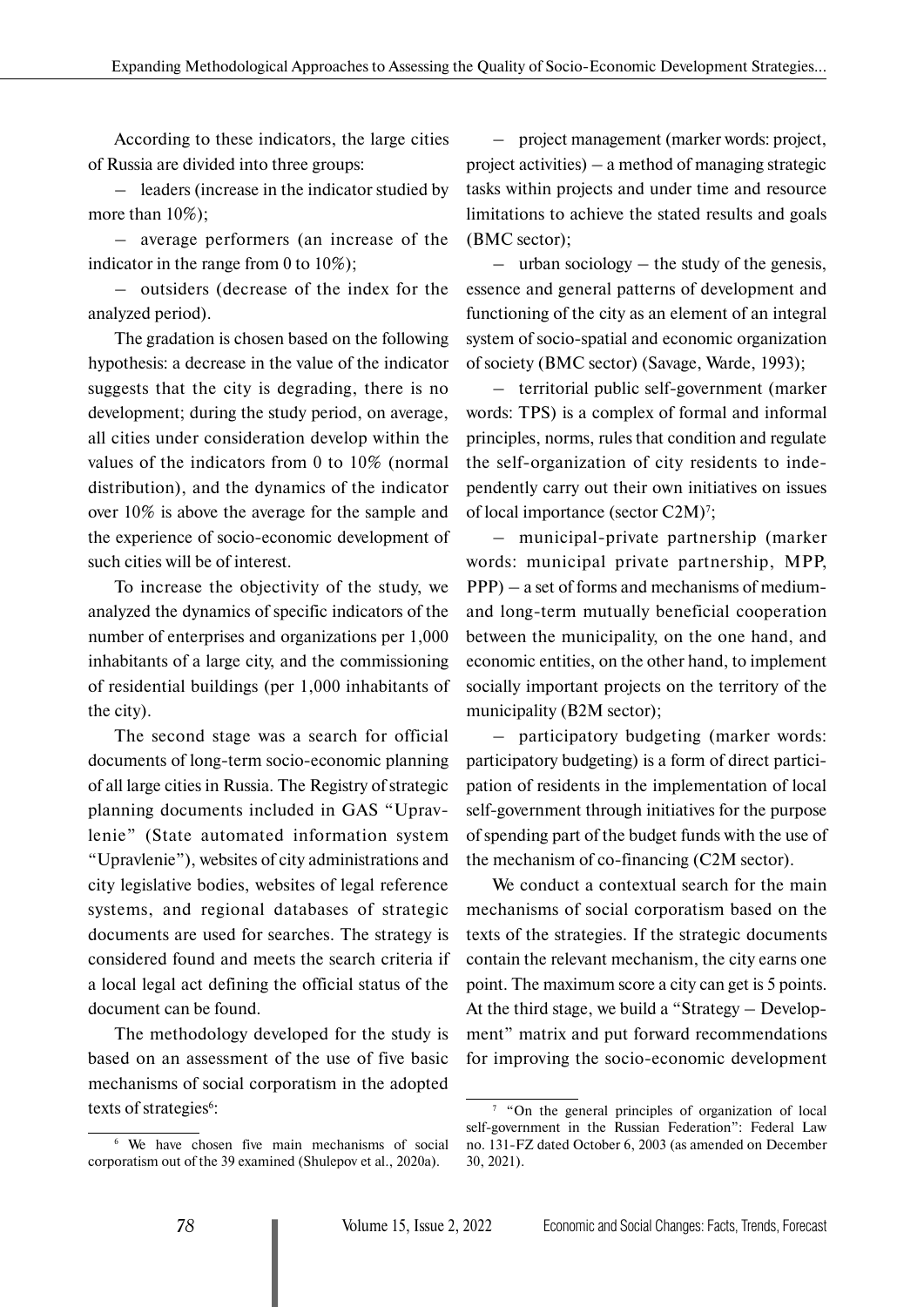strategies for cities, taking into account their characteristics.

#### **Results of the methodology testing**

Today there are 1,117 cities in Russia, including  $62$  large cities $^8$  (urban districts). They constitute the sample of this study because they have considerable potential and, at the same time, they are not characterized by the monopolistic position inherent in megacities.

One of the main indicators of the city's development is the number of its residents, which is considered in the dynamics. The growth of city residents is an increase in the number of citizens due to certain factors, depending on which there are natural population increase and positive migration balance. To identify demographic trends in a city, researchers usually consider fertility and mortality rates, the number of departures and arrivals. However, for strategic planning it is advisable and sufficient to consider the rate of change in the number of urban residents, as this indicator reflects both natural population increase (people stay in the city comfortable for life, leisure and work and expand their families) and migration growth (people are willing to move to a comfortable city for permanent residence). The market, ideas, business and money, diversity and development opportunities – all this increases with the growth of the number of inhabitants.

We consider the change in the population of large cities in Russia over the past 10 years. During this period, 48 large cities<sup>9</sup> in Russia  $(77.4%)$  saw an increase in the number of inhabitants (including urban and rural population), while 14 saw a decrease. In general, the population of large cities in Russia in the period from 2010 to 2019 increased from 26.1 to 28.0 million people (by 1.9 million people, or 7.3%). These facts indicate that the processes of urbanization in Russian large cities are quite active, but uneven. *Table 1* shows the results of the population size assessment in large Russian cities. Hereinafter, the leading cities according to the considered indicator (the first 10 large cities in the rating) and the outsider cities (the last 10) are presented.

| Cities-leaders                 |  |                    | Change rate 2019 / 2010,<br>$\frac{0}{0}$          | Cities-outsiders |  |                                | Change rate 2019 / 2010,<br>$\%$ |
|--------------------------------|--|--------------------|----------------------------------------------------|------------------|--|--------------------------------|----------------------------------|
| <b>Balashikha</b>              |  |                    | 245.8 (152.3 including<br>Zheleznodorozhny)        | Arkhangelsk      |  | 99.6                           |                                  |
| Podolsk                        |  |                    | 179.5 (137.4 including Klimovsk)                   | Ivanovo          |  | 99.1                           |                                  |
| Tyumen                         |  | 132.8              |                                                    | Volzhsky         |  | 98.9                           |                                  |
| Sevastopol*                    |  | 132.0              |                                                    | Oryol            |  | 97.4                           |                                  |
| Sochi                          |  | 125.8              |                                                    | Vladikavkaz      |  | 97.3                           |                                  |
| Khimki                         |  | 124.3              |                                                    | Tolvatti         |  |                                | 97.2                             |
| Surgut                         |  |                    | 123.4                                              | <b>Bryansk</b>   |  | 96.8                           |                                  |
| Yakutsk                        |  |                    | 118.4                                              | Nizhny Tagil     |  | 96.3                           |                                  |
| Kaliningrad                    |  |                    | 113.4                                              | Kurgan           |  | 93.9                           |                                  |
| Novorossiysk                   |  |                    | 113.4                                              | Murmansk         |  |                                | 93.7                             |
| Leaders<br>(increase over 10%) |  | 14 large<br>cities | Average performers<br>(increase from 0 to $10\%$ ) | 36 large cities  |  | <b>Outsiders</b><br>(decrease) | 12 large cities                  |
| * Change rate 2019 / 2015, %.  |  |                    |                                                    |                  |  |                                |                                  |

| Table 1. Population estimates for large cities of Russia (urban and rural population) |  |  |  |  |
|---------------------------------------------------------------------------------------|--|--|--|--|
|                                                                                       |  |  |  |  |

Source: Database of indicators of municipalities of the Russian Federation. Available at: https://www.gks.ru/dbscripts/munst/ (accessed: November 16, 2021).

<sup>8</sup> According to the code "Urban planning. Urban and rural planning and development" of the Ministry of Construction of the Russian Federation, large cities include cities with a population of between 250,000 and 1 million people.

<sup>&</sup>lt;sup>9</sup> Hereinafter, the term "city" also refers to urban districts.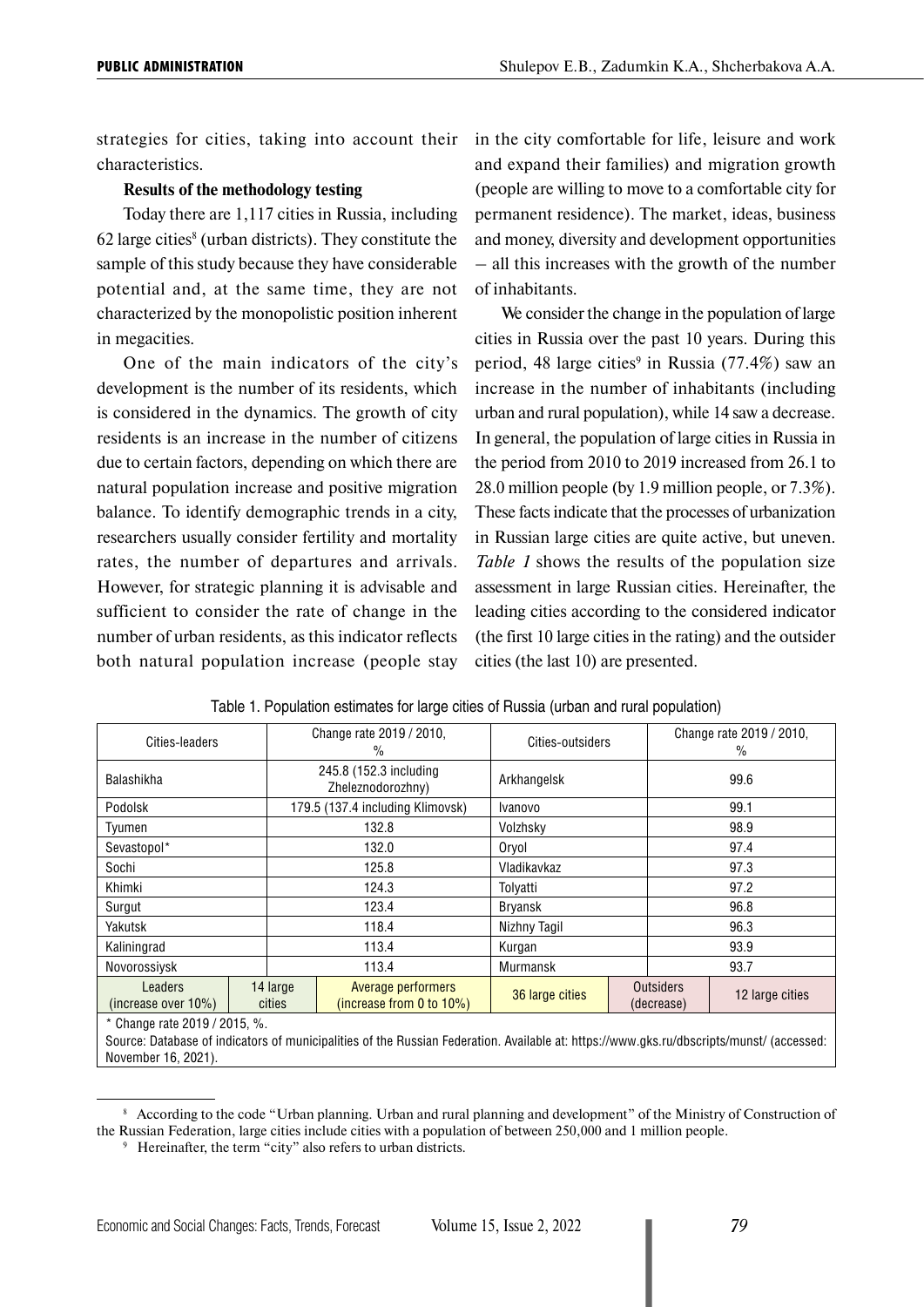The analysis revealed that the outflow of population comes mainly from the northern cities (Arkhangelsk, Murmansk) and those that have in close proximity the largest or more comfortable large cities (Tolyatti, Vladikavkaz, Volzhsky and others). The highest growth rates were shown by Moscow's satellite cities (Balashikha, Podolsk, Khimki), resort towns (Sochi, Novorossiysk, Kaliningrad, Sevastopol), "mining" cities (Surgut, Yakutsk). Balashikha has achieved the highest population growth compared to other large cities of Russia. Here we should give an explanation. In 2015, the city of Zheleznodorozhny with population of almost 152 thousand people joined Balashikha. Due to this, the population of Balashikha itself increased sharply from 260.7 thousand people in 2015 to 428.4 thousand people in 2016. Thus, the population growth in Balashikha over the past 10 years was 52.3% (including residents of Zheleznodorozhny). In 2015, the city of Klimovsk (56.2 thousand people) was included in the enlarged urban district of Podolsk. If we take into account the residents of Klimovsk, the dynamics of population growth in Podolsk is significant (an increase of 37.4%).

We assume that the population growth in large. cities was mainly due to migration processes. This is confirmed by the results of a study of Russians' migration attitudes within the country, conducted by the Russian Public Opinion Research Center (VCIOM)10. Currently 25% of Russians, mostly between the ages of 25 and 34 (40%), are thinking about moving for permanent residence to another city of Russia. Among those expressing a desire to move to another locality in Russia, 61% would like to move to a city, and 34% would like to move to the countryside. The reasons why Russians want to move are: unemployment or remoteness of work

(18%), a higher standard of living in another locality (15%), environmental reasons (13%), as well as a preference for a more favorable climate (12%). Some respondents would like to move because they do not like their city or are more attracted to another one (7%), while others would prefer to move for a better education (7%) or in an effort to broaden their own horizons and prospects (7%). Thus, potential migrants must see the prospects for the development of a large city, laid down in a qualitative strategy. An important factor is the consolidation in the city of active residents who can create impulses for its socio-economic development.

A quality urban business environment creates and combines conditions for the long-term development of the city, in which people and businesses are interested and profitable to invest time and money in the area. It is determined by safety, livability and design of the urban environment, ecology, logistics, availability and quality of human resources and specialized services, investment incentives, predictability and professionalism of local politics, social protection system, functional diversity, etc. The business environment is also greatly influenced by the city's long-term development goals, as outlined in the strategy. The results are expressed in the creation of new jobs, an increase in tax payments to the municipal budget, and the attraction of non-budgetary investments, which ultimately contributes to the improvement of the overall socio-economic situation in the city and the well-being of its residents.

In this regard, the second most important indicator of the development level of the city is the number of enterprises and organizations, as the dynamics of this criterion shows how favorable the business environment is formed in the city.

The data presented in *Table 2* show that 14 Russian large cities (22.6%) currently have a favorable environment for business development. The satellite cities of Moscow (Balashikha, Podolsk,

<sup>&</sup>lt;sup>10</sup> The Russian Public Opinion Research Center's study of the migration attitudes of Russians within the country. Available at: https://wciom.ru/index.php?id=236&uid=9976 (accessed: November 16, 2021).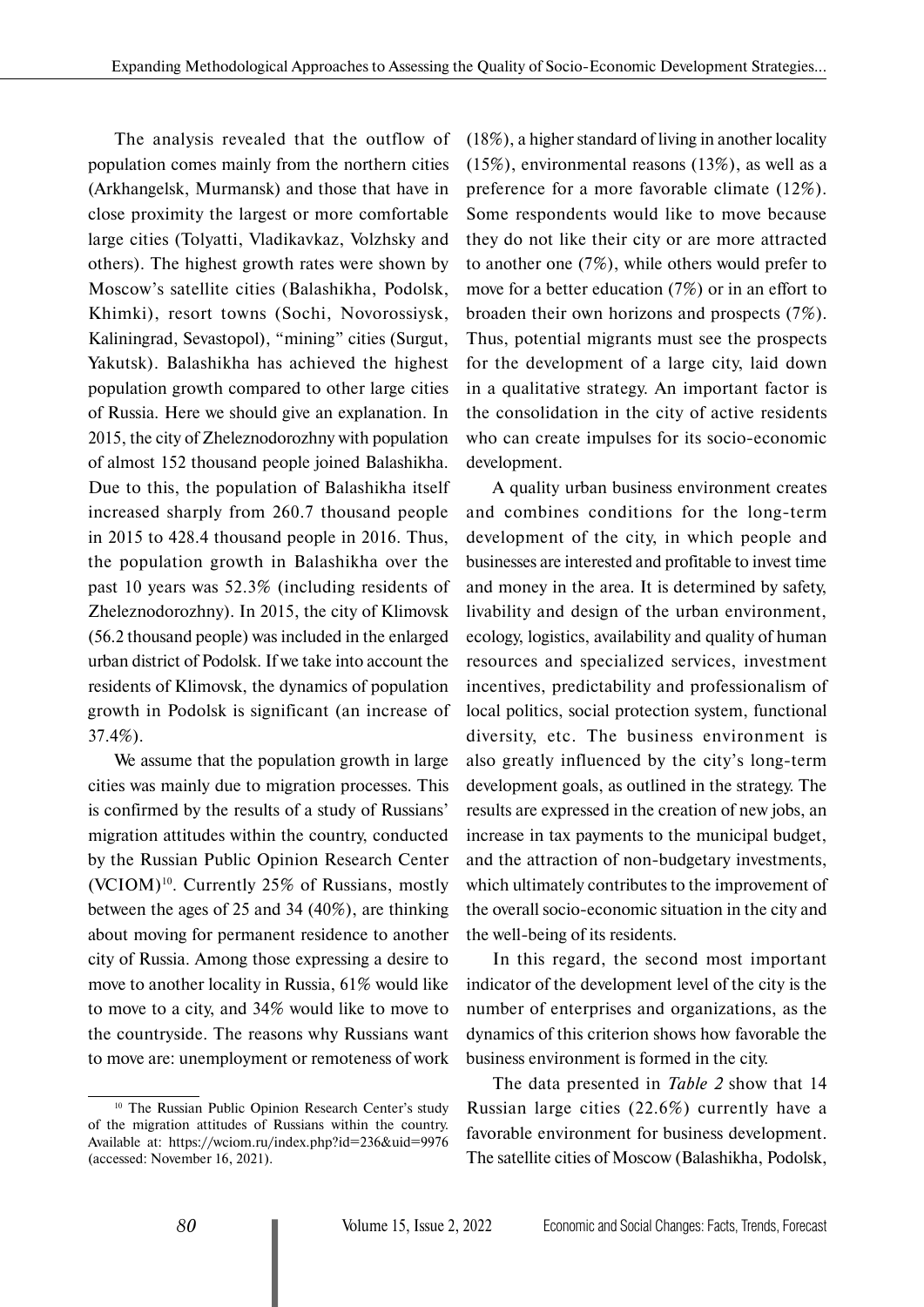| Cities-leaders                     |                             |       | Change rate 2019 / 2010, %                     | Cities-outsiders |                                |      | Change rate 2019 / 2010, % |
|------------------------------------|-----------------------------|-------|------------------------------------------------|------------------|--------------------------------|------|----------------------------|
| Balashikha                         |                             |       | 156.4                                          | Surgut           |                                |      | 78.3                       |
| Grozny                             |                             |       | 129.0                                          | Kirov            |                                |      | 76.1                       |
| Smolensk                           |                             |       | 126.6                                          | Yoshkar-Ola      |                                | 75.5 |                            |
| Khimki                             |                             | 125.4 |                                                | Volzhsky         |                                | 74.9 |                            |
| Naberezhnye Chelny                 |                             | 117.2 |                                                | Tver             |                                | 72.3 |                            |
| Sevastopol*                        |                             |       | 116.0                                          | Murmansk         |                                | 60.9 |                            |
| Simferopol*                        |                             |       | 115.0                                          | <b>Irkutsk</b>   |                                | 51.5 |                            |
| Yakutsk                            |                             |       | 108.8                                          | Ulan-Ude         |                                |      | 49.1                       |
| Saransk                            |                             |       | 108.3                                          | Makhachkala      |                                |      | 41.8                       |
| Podolsk                            | 107.6                       |       | Vladikavkaz                                    |                  |                                | 33.6 |                            |
| Leaders<br>(increase over $10\%$ ) | 7 large cities              |       | Average performers<br>(increase from 0 to 10%) | 7 large cities   | <b>Outsiders</b><br>(decrease) |      | 48 large cities            |
|                                    | * Change rate $2019/2015$ % |       |                                                |                  |                                |      |                            |

| Table 2. Number of enterprises and organizations (according to state registration) in large cities of Russia |  |  |
|--------------------------------------------------------------------------------------------------------------|--|--|
|                                                                                                              |  |  |

0 Change rate 2019 / 2015, %

Source: Regions of Russia. The main socio-economic indicators of cities. Stat. Coll., *Rosstat*. Moscow, 2020; Regions of Russia. The main socio-economic indicators of cities. Stat. Coll., *Rosstat*. Moscow, 2018; Regions of Russia. The main socio-economic indicators of cities. Stat. Coll., *Rosstat*. Moscow, 2016; Regions of Russia. The main socio-economic indicators of cities. Stat. Coll., *Rosstat*. Moscow, 2014; Regions of Russia. The main socio-economic indicators of cities. Stat. Coll., *Rosstat*. Moscow, 2011.

Khimki) show great dynamics of growth. In 48 large cities out of 62, the number of registered enterprises and organizations was decreasing. For the whole sample, this indicator decreased by  $14.1\%$ <sup>11</sup> from 2010 to 2019, indicating insufficient efforts made by the authorities to create a comfortable business climate and promote entrepreneurship.

Significant decrease in the number of enterprises and organizations according to the state registration for the review period is observed in Ulan-Ude (50,9%), Makhachkala (58,2%), Vladikavkaz  $(66, 4\%)$ .

The third indicator, the rate of development of the housing sector, illustrates what results can be achieved by systematically building a partnership of government, residents and businesses on the basis of urban strategy on a "win – win" principle. When residents understand and share the vision of the future of the city, notice positive dynamics in the development of infrastructure, and are confident that the government is open to dialogue and respects citizens, then they associate their future and the future of their children and grandchildren with

 $11$  The Covid-19 pandemic in Russia began on March 2, 2020.

the city and invest in the purchase (construction) of housing. Businesses, based on the growing demand for real estate, are beginning to develop manufacturing facilities and trade. Authorities and management as a result involve land resources in circulation, increase the capitalization of urban land (thereby increasing the affordability of housing), ensure the quality of housing through the approval of design and estimate documentation, get new jobs and objects of taxation. Consequently, tax deductions to budgets grow, which can be directed to the further development of infrastructure, landscaping and improving citizens' quality of life. Consistently ramping up this "flywheel" from year to year, it is possible to significantly increase the rate of socio-economic development of the city, even with limited resources, and vice versa, when in the most favorable conditions residents, business and government operate on the principle of "circular firing squad", the city will degrade, losing population and prospects.

*Table 3* provides an assessment of the commissioning of residential buildings in large Russian cities. In 39 cities under review (62.9%) for 2010– 2019 there is an increase in the rate of construction,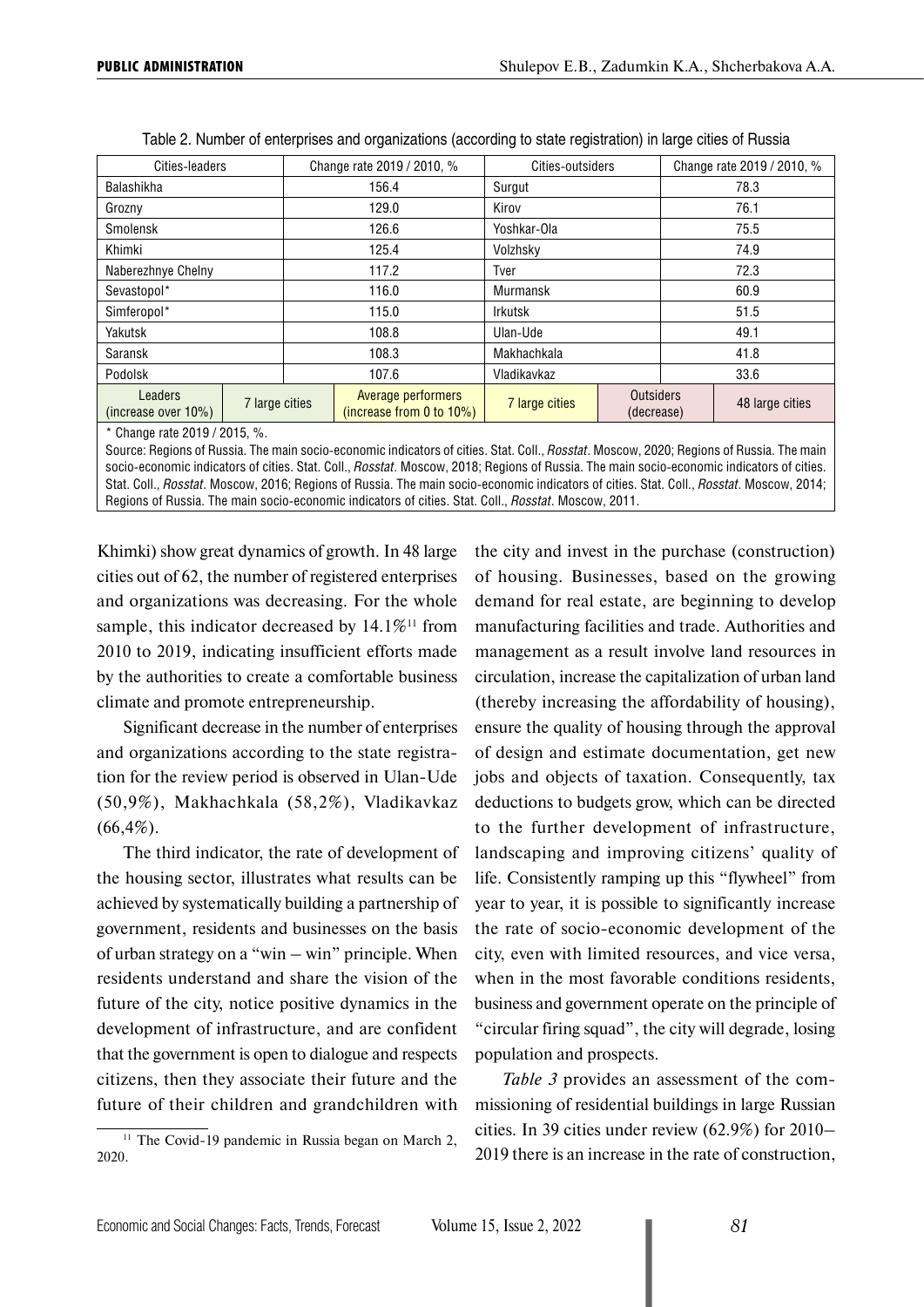| Cities-leaders                               |  |                 | Change rate 2019 / 2010, %                          | Cities-outsiders |                  |            | Change rate 2019 / 2010, % |
|----------------------------------------------|--|-----------------|-----------------------------------------------------|------------------|------------------|------------|----------------------------|
| Grozny                                       |  |                 | 1 386.7                                             | Vladivostok      |                  |            | 68.8                       |
| Sevastopol*                                  |  |                 | 541.8                                               | Kostroma         |                  | 66.3       |                            |
| Orenburg                                     |  |                 | 298.7                                               | Tomsk            |                  |            | 56.7                       |
| Sterlitamak                                  |  | 291.4           |                                                     | Oryol            |                  | 56.6       |                            |
| Simferopol*                                  |  |                 | 268.2                                               | Chita            |                  | 53.2       |                            |
| Yoshkar-Ola                                  |  |                 | 229.8                                               | Belgorod         |                  | 39.6       |                            |
| Nizhny Tagil                                 |  |                 | 211.7                                               | Ulan-Ude         |                  | 38.9       |                            |
| Yakutsk                                      |  |                 | 205.4                                               | Astrakhan        |                  |            | 35.6                       |
| Kaluga                                       |  |                 | 205.4                                               | <b>Murmansk</b>  |                  |            | 25.6                       |
| Kurgan                                       |  |                 | 205.3                                               | Podolsk          |                  |            | 10.8                       |
| <b>Leaders</b><br>(increase over<br>$10\%$ ) |  | 36 large cities | Average performers<br>(increase from 0 to<br>$10\%$ | 3 large cities   | <b>Outsiders</b> | (decrease) | 23 large cities            |
| * Change rate $2019/2015.$ %                 |  |                 |                                                     |                  |                  |            |                            |

Table 3. Assessment of the commissioning of residential buildings in large Russian cities

\* Change rate 2019 / 2015, %.

Source: Database of indicators of municipalities of the Russian Federation. Available at: https://www.gks.ru/dbscripts/munst/ (accessed: November 16, 2021).

therefore, we can say that people are planning to spend their lives in these cities. However, in 23 cities (37.1% of the sample) the commissioning of residential buildings is declining, which is an unfavorable trend in strategic terms. Slight rates of increase are observed only in three Russian cities.

As a result of the analysis of the three indicators (Citizens – Business – Municipality), the directions of strategic planning efforts for different cities are clearly visible. For more substantiation of the conclusion made, it is advisable to consider the relative indicators that characterize the socio-economic development of cities from the perspective of strategic planning. *Table 4* shows the dynamics of changes in the number of enterprises and organizations per 1,000 residents of the city. Smolensk and Grozny retained their leading positions by a comparable indicator, while the three outsiders by the level of development of the business environment remained unchanged.

| Cities-leaders                 |       |                | Change rate 2019 / 2010, %                | Cities-outsiders |      |                                | Change rate 2019 / 2010, % |
|--------------------------------|-------|----------------|-------------------------------------------|------------------|------|--------------------------------|----------------------------|
| Smolensk                       |       |                | 127.0                                     | Tver             |      | 68.8                           |                            |
| Grozny                         |       |                | 114.8                                     | Yoshkar-Ola      |      | 68.6                           |                            |
| Simferopol*                    |       | 114.4          |                                           | Balashikha       |      |                                | 68.3                       |
| Naberezhnye Chelny             |       |                | 112.8                                     | Murmansk         |      | 65.0                           |                            |
| Sterlitamak                    |       |                | 106.2                                     | Surgut           | 63.5 |                                |                            |
| Cherepovets                    |       | 103.5          |                                           | Podolsk          |      |                                | 61.0                       |
| Tolyatti                       | 101.2 |                | Irkutsk                                   |                  |      | 48.7                           |                            |
| Khimki                         |       |                | 100.9                                     | Ulan-Ude         |      |                                | 45.5                       |
| Saransk                        |       |                | 100.9                                     | Makhachkala      |      |                                | 40.1                       |
| Vologda                        |       |                | 100.1                                     | Vladikavkaz      |      |                                | 34.5                       |
| Leaders<br>(increase over 10%) |       | 4 large cities | Average performers<br>(increase over 10%) | 6 large cities   |      | <b>Outsiders</b><br>(decrease) | 52 large cities            |

Table 4. Assessment of the number of enterprises and organizations, per 1,000 residents of a large city

\* Change rate 2019 / 2015, %

Source: Database of indicators of municipalities of the Russian Federation. Available at: https://www.gks.ru/dbscripts/munst/ (accessed: November 16, 2021); Regions of Russia. The main socio-economic indicators of cities. Stat. Coll., *Rosstat*. Moscow, 2020; Regions of Russia. The main socio-economic indicators of cities. Stat. Coll., *Rosstat*. Moscow, 2018; Regions of Russia. The main socio-economic indicators of cities. Stat. Coll., *Rosstat*. Moscow, 2016; Regions of Russia. The main socio-economic indicators of cities. Stat. Coll., *Rosstat*. Moscow, 2014; Regions of Russia. The main socio-economic indicators of cities. Stat. Coll., *Rosstat*. Moscow, 2011.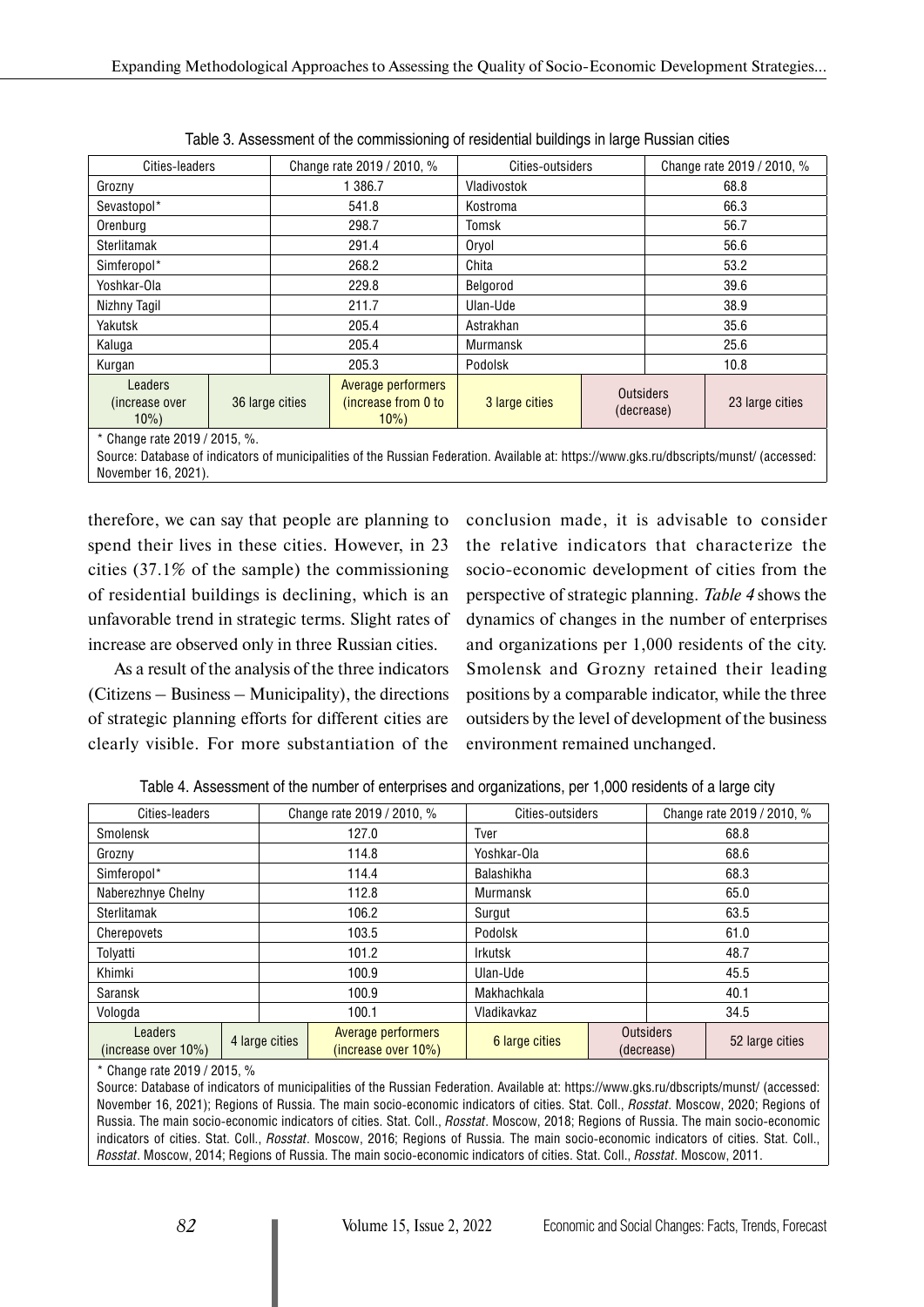*Table 5* presents an assessment of the dynamics of changes in the commissioning of residential buildings in square meters per inhabitant of the city. According to this relative indicator, the main leader and outsider cities remained practically unchanged.

The following is a grouping of cities according to the dynamics of the most important indicators for strategic planning over 2010–2019 *(Tab. 6)*. The point estimate was taken as the basis. If there is a positive trend in the indicator over the analyzed period, the city is assigned one point. If the trend is the opposite, the city does not receive a point. Thus, we formed four groups of large cities:

– effectively developing or successful cities (3 points; 10 cities);

– cities that have some problems in their development, or "catching-up" cities (2 points; 26 cities);

– cities at risk (1 point; 21 cities);

– "dying" cities (0 points; 5 cities).

| Table 5. Assessment of the commissioning of residential buildings per 1,000 residents of the city |
|---------------------------------------------------------------------------------------------------|
|                                                                                                   |

| Cities-leaders                                                                                                                                                  |  |                 | Change rate 2019 / 2010, %                | Cities-outsiders |                  |            | Change rate 2019 / 2010, % |
|-----------------------------------------------------------------------------------------------------------------------------------------------------------------|--|-----------------|-------------------------------------------|------------------|------------------|------------|----------------------------|
| Grozny                                                                                                                                                          |  |                 | 1 233.9                                   | Oryol            |                  |            | 58.2                       |
| Sevastopol                                                                                                                                                      |  |                 | 410.5                                     | Sochi            |                  |            | 56.7                       |
| Sterlitamak                                                                                                                                                     |  |                 | 288.5                                     | Tomsk            |                  | 51.9       |                            |
| Orenburg                                                                                                                                                        |  |                 | 287.2                                     | Balashikha       |                  | 49.3       |                            |
| Simferopol                                                                                                                                                      |  |                 | 266.9                                     | Chita            |                  | 49.1       |                            |
| Nizhny Tagil                                                                                                                                                    |  |                 | 219.8                                     | Ulan-Ude         |                  | 36.0       |                            |
| Kurgan                                                                                                                                                          |  |                 | 218.8                                     | Belgorod         |                  | 35.9       |                            |
| Yoshkar-Ola                                                                                                                                                     |  |                 | 208.7                                     | Astrakhan        |                  | 35.0       |                            |
| Kaluga                                                                                                                                                          |  |                 | 200.3                                     | <b>Murmansk</b>  |                  | 27.3       |                            |
| Yaroslavl                                                                                                                                                       |  |                 | 195.6                                     | Podolsk          |                  |            | 6.1                        |
| Leaders<br>(increase over 10%)                                                                                                                                  |  | 32 large cities | Average performers<br>(increase over 10%) | 7 large cities   | <b>Outsiders</b> | (decrease) | 23 large cities            |
| Source: Database of indicators of municipalities of the Russian Federation. Available at: https://www.gks.ru/dbscripts/munst/ (accessed:<br>November 16, 2021). |  |                 |                                           |                  |                  |            |                            |

#### Table 6. Ranking of large cities according to the dynamics of the most important indicators for strategic planning for 2010–2019

| City                      | Commissioning of<br>residential buildings | Population                          | Number of enterprises<br>and organizations | <b>Total score</b> |
|---------------------------|-------------------------------------------|-------------------------------------|--------------------------------------------|--------------------|
|                           |                                           | <b>Successful cities (3 points)</b> |                                            |                    |
| <b>Naberezhnye Chelny</b> |                                           |                                     |                                            | 3                  |
| Sevastopol                |                                           |                                     |                                            | 3                  |
| Simferopol                |                                           |                                     |                                            | 3                  |
| <b>Yakutsk</b>            |                                           |                                     |                                            | 3                  |
| <b>Saransk</b>            |                                           |                                     |                                            | 3                  |
| Grozny                    |                                           |                                     |                                            | 3                  |
| <b>Sterlitamak</b>        |                                           |                                     |                                            | 3                  |
| Khimki                    |                                           |                                     |                                            | 3                  |
| <b>Balashikha</b>         |                                           |                                     |                                            | 3                  |
| Cherepovets               |                                           |                                     |                                            | 3                  |
|                           |                                           | "Catching-up" cities (2 points)     |                                            |                    |
| <b>Saratov</b>            |                                           |                                     | problem                                    | $\overline{2}$     |
| <b>Izhevsk</b>            |                                           |                                     | problem                                    | $\overline{2}$     |
| <b>Ulyanovsk</b>          |                                           |                                     | problem                                    | $\overline{2}$     |
| Yaroslavl                 |                                           |                                     | problem                                    | $\overline{2}$     |
| Orenburg                  |                                           |                                     | problem                                    | $\mathfrak{p}$     |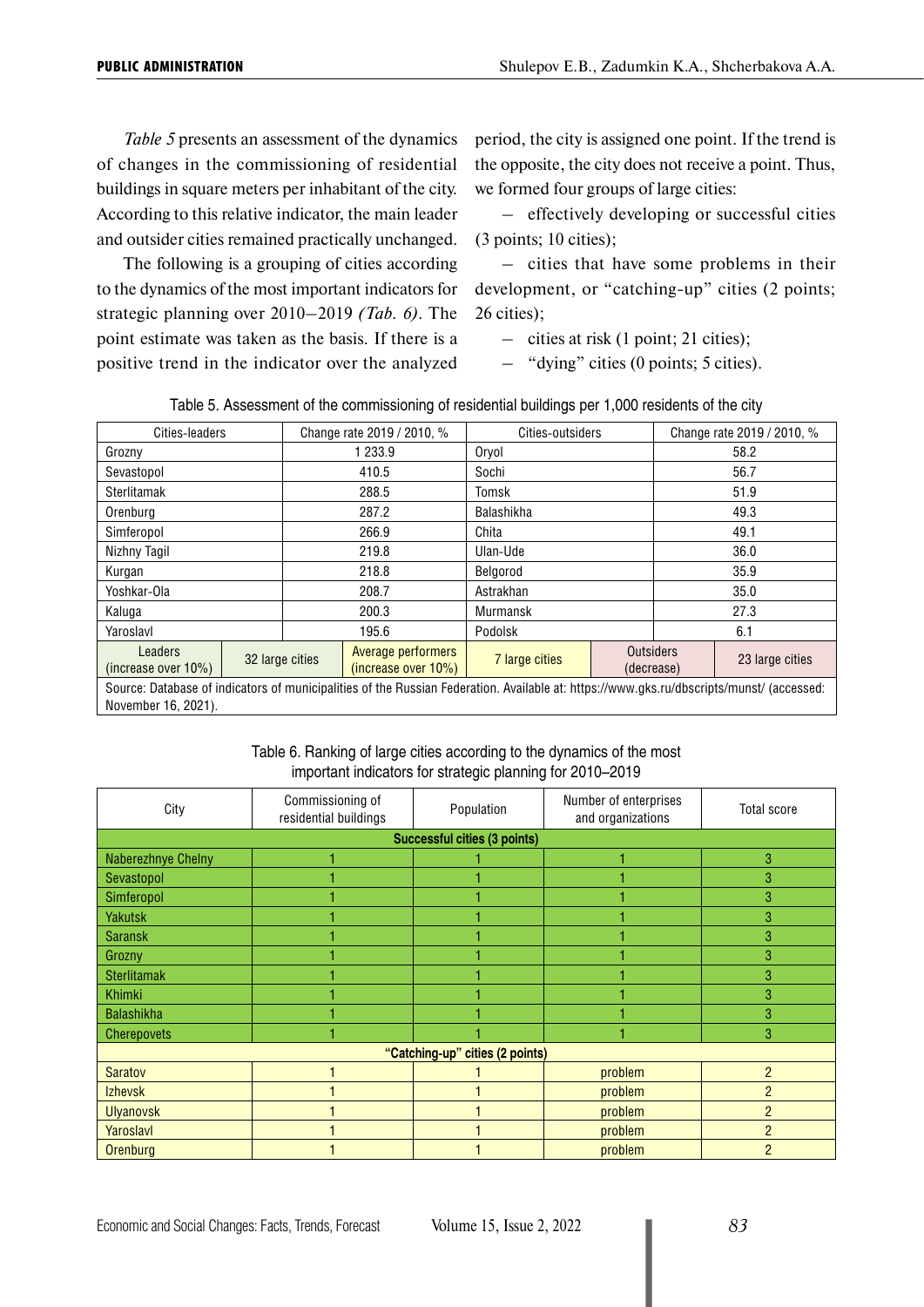| City                     | Commissioning of<br>residential buildings | Population                | Number of enterprises<br>and organizations | <b>Total score</b> |  |  |  |  |  |  |
|--------------------------|-------------------------------------------|---------------------------|--------------------------------------------|--------------------|--|--|--|--|--|--|
| Kemerovo                 |                                           | 1                         | problem                                    | $\overline{c}$     |  |  |  |  |  |  |
| <b>Ryazan</b>            | 1                                         | 1                         | problem                                    | $\overline{c}$     |  |  |  |  |  |  |
| <b>Cheboksary</b>        | 1                                         | $\mathbf{1}$              | problem                                    | $\overline{c}$     |  |  |  |  |  |  |
| Kaliningrad              | 1                                         | $\mathbf{1}$              | problem                                    | $\overline{c}$     |  |  |  |  |  |  |
| Tula                     | 1                                         | 1                         | problem                                    | $\overline{c}$     |  |  |  |  |  |  |
| <b>Tambov</b>            |                                           | 1                         | problem                                    | $\overline{c}$     |  |  |  |  |  |  |
| Petrozavodsk             | 1                                         | $\mathbf{1}$              | problem                                    | $\overline{c}$     |  |  |  |  |  |  |
| <b>Tyumen</b>            |                                           | $\mathbf{1}$              | problem                                    | $\overline{c}$     |  |  |  |  |  |  |
| <b>Barnaul</b>           |                                           | $\mathbf{1}$              | problem                                    | $\overline{c}$     |  |  |  |  |  |  |
| Penza                    |                                           | $\mathbf{1}$              | problem                                    | $\overline{c}$     |  |  |  |  |  |  |
| Kaluga                   |                                           | $\mathbf{1}$              | problem                                    | $\overline{2}$     |  |  |  |  |  |  |
| Vologda                  | problem                                   | 1                         |                                            | $\overline{2}$     |  |  |  |  |  |  |
| Kirov                    |                                           | 1                         | problem                                    | $\overline{c}$     |  |  |  |  |  |  |
| Belgorod                 | problem                                   | 1                         |                                            | $\overline{c}$     |  |  |  |  |  |  |
| Surgut                   | 1                                         | $\mathbf{1}$              | problem                                    | $\overline{2}$     |  |  |  |  |  |  |
| Tver                     |                                           | $\mathbf{1}$              | problem                                    | $\overline{c}$     |  |  |  |  |  |  |
| Podolsk                  | problem                                   | 1                         | 1                                          | $\overline{c}$     |  |  |  |  |  |  |
| Nizhnevartovsk           |                                           | $\mathbf{1}$              | problem                                    | $\overline{2}$     |  |  |  |  |  |  |
| <b>Novorossiysk</b>      |                                           | $\mathbf{1}$              | problem                                    | $\overline{2}$     |  |  |  |  |  |  |
| Yoshkar-Ola              | 1                                         | $\mathbf{1}$              | problem                                    | $\overline{c}$     |  |  |  |  |  |  |
| <b>Magnitogorsk</b>      | $\mathbf{1}$                              | 1                         | problem                                    | $\overline{c}$     |  |  |  |  |  |  |
| Cities at risk (1 point) |                                           |                           |                                            |                    |  |  |  |  |  |  |
| Tolyatti                 |                                           | problem                   | problem                                    | 1                  |  |  |  |  |  |  |
| Lipetsk                  |                                           | problem                   | problem                                    | 1                  |  |  |  |  |  |  |
| Khabarovsk               | problem                                   | $\mathbf{1}$              | problem                                    | 1                  |  |  |  |  |  |  |
| Vladivostok              | problem                                   | 1                         | problem                                    | 1                  |  |  |  |  |  |  |
| <b>Makhachkala</b>       | problem                                   | $\mathbf{1}$              | problem                                    | 1                  |  |  |  |  |  |  |
| <b>Kursk</b>             | problem                                   | $\mathbf{1}$              | problem                                    | 1                  |  |  |  |  |  |  |
| Kostroma                 | problem                                   | 1                         | problem                                    | 1                  |  |  |  |  |  |  |
| <b>Stavropol</b>         | problem                                   | $\mathbf{1}$              | problem                                    | 1                  |  |  |  |  |  |  |
| Sochi                    | problem                                   | $\mathbf{1}$              | problem                                    | 1                  |  |  |  |  |  |  |
| Chita                    | problem                                   | $\mathbf{1}$              | problem                                    | $\mathbf{1}$       |  |  |  |  |  |  |
| <b>Nizhny Tagil</b>      |                                           | problem                   | problem                                    | 1                  |  |  |  |  |  |  |
| Arkhangelsk              |                                           | problem                   | problem                                    |                    |  |  |  |  |  |  |
| <b>Smolensk</b>          | problem                                   | problem                   | $\mathbf{1}$                               | $\mathbf{1}$       |  |  |  |  |  |  |
| <b>Irkutsk</b>           | problem                                   | 1                         | problem                                    | 1                  |  |  |  |  |  |  |
| <b>Tomsk</b>             | problem                                   | $\mathbf{1}$              | problem                                    | 1                  |  |  |  |  |  |  |
| <b>Novokuznetsk</b>      | problem                                   | 1                         | problem                                    | $\mathbf{1}$       |  |  |  |  |  |  |
| Astrakhan                | problem                                   | 1                         | problem                                    | $\mathbf{1}$       |  |  |  |  |  |  |
| <b>Ulan-Ude</b>          | problem                                   | $\mathbf{1}$              | problem                                    | $\mathbf{1}$       |  |  |  |  |  |  |
| Vladimir                 | problem                                   | $\mathbf{1}$              | problem                                    | $\mathbf{1}$       |  |  |  |  |  |  |
| Kurgan                   | 1                                         | problem                   | problem                                    | 1                  |  |  |  |  |  |  |
| Vladikavkaz              | $\mathbf{1}$                              | problem                   | problem                                    | $\mathbf{1}$       |  |  |  |  |  |  |
|                          |                                           | "Dying" cities (0 points) |                                            |                    |  |  |  |  |  |  |
| <b>Murmansk</b>          | problem                                   | problem                   | problem                                    | $\boldsymbol{0}$   |  |  |  |  |  |  |
| <b>Bryansk</b>           | problem                                   | problem                   | problem                                    | $\bf{0}$           |  |  |  |  |  |  |
| <b>Ivanovo</b>           | problem                                   | problem                   | problem                                    | $\bf{0}$           |  |  |  |  |  |  |
| <b>Volzhsky</b>          | problem                                   | problem                   | problem                                    | $\pmb{0}$          |  |  |  |  |  |  |
|                          |                                           |                           |                                            |                    |  |  |  |  |  |  |

End of Table 6

Source: own compilation.

[Oryol](https://ru.wikipedia.org/wiki/%D0%9E%D1%80%D1%91%D0%BB_(%D0%B3%D0%BE%D1%80%D0%BE%D0%B4)) problem problem problem 0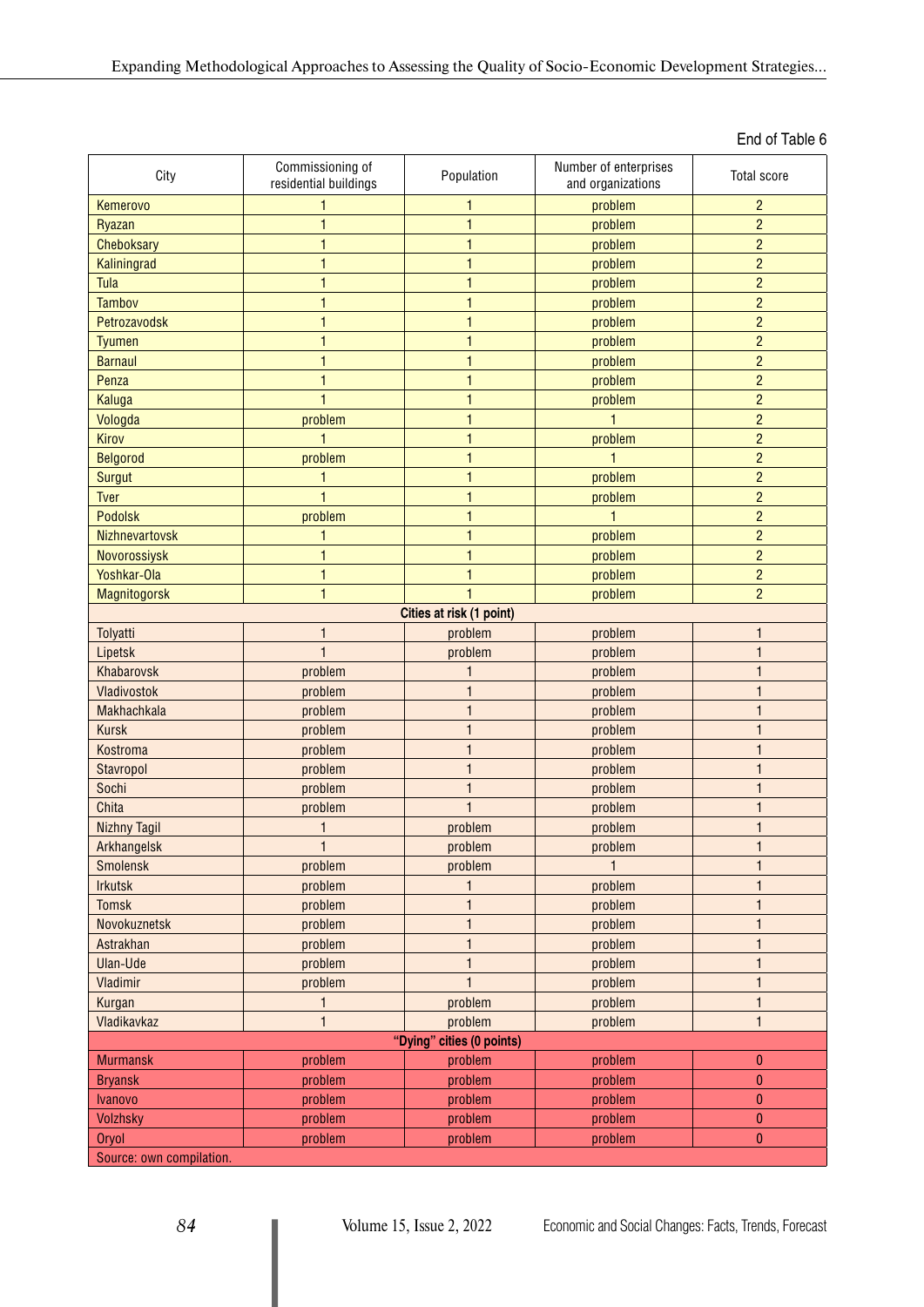Thus, the analysis of socio-economic development of large cities in Russia showed that 10 of them, or only 16.1% for 2010–2019, can be attributed to effectively developing. "Catching up" cities represent also a significant proportion (42%). However, still critical is the percentage (33.9%) of cities that are in the risk zone and may become "dying" without the intensification of processes for their strategic development. According to our methodology, five cities can be classified as "dying" cities. All three of their most important indicators of socio-economic development for the period under analysis have downward trend.

At the second stage, we consider the formed base of strategic documents, which included 60 strategies for the development of large cities (96.8% of all cities in the study group). We have not found strategic documents for Vladikavkaz and Balashikha. In the context of social corporatism, this circumstance is indicative of the fact that the availability of the content of the strategy for the residents of the city and its business community is a necessary condition for the use of mechanisms of social corporatism.

The evaluation of strategic documents of large cities in Russia, based on the mechanisms of social corporatism, is as follows:  $4$  points  $-6$  strategies  $(10\% \text{ of } 60 \text{ strategies})$ ; 3 points  $-15$  strategies (25%); 2 points – 19 strategies (31.6%); 1 point – 16 strategies (26.7%); 0 points  $-4$  strategies (6.7%) *(Tab. 7)*. Below are the mechanisms of social corporatism, laid down in the strategic documents under study:

a) project management  $-56$  strategies (93.3%) of 60 strategies);

b) urban sociology  $-14$  strategies (23.3%);

c) territorial public self-government  $-20$ strategies (33.3%);

d) municipal-private partnership – 29 strategies (48.3%);

e) participatory budgeting  $-4$  strategies  $(6.7\%).$ 

|                     |                                                    |                | The mechanisms of social corporatism, inherent in the strategy |                    |                |                          |                            |  |
|---------------------|----------------------------------------------------|----------------|----------------------------------------------------------------|--------------------|----------------|--------------------------|----------------------------|--|
| City                | Date of strategy adoption                          | Scores         | Project<br>management                                          | Urban<br>sociology | <b>TPS</b>     | <b>MPP</b>               | Participatory<br>budgeting |  |
| Yaroslavl           | June 3, 2010<br>(amended on November 7, 2016)      | $\overline{4}$ |                                                                |                    | 1              |                          | n <sub>0</sub>             |  |
| Cherepovets         | November 29, 2016                                  | $\overline{4}$ | $\overline{1}$                                                 |                    | $\mathbf{1}$   | $\overline{1}$           | n <sub>0</sub>             |  |
| Sochi               | Project through to 2030                            | $\overline{4}$ |                                                                |                    | 1              | $\overline{1}$           | n <sub>0</sub>             |  |
| Kirov               | November 24, 2010                                  | $\overline{4}$ |                                                                | n <sub>0</sub>     | $\mathbf 1$    |                          |                            |  |
| <b>Bryansk</b>      | Project through to 2030                            | $\overline{4}$ |                                                                | n <sub>0</sub>     | $\overline{1}$ | $\overline{1}$           |                            |  |
| Belgorod            | January 30, 2007 (amended on<br>February 27, 2018) | $\overline{4}$ |                                                                | n <sub>0</sub>     |                |                          |                            |  |
| Chita               | November 22, 2018                                  | 3              | $\overline{\mathbf{1}}$                                        | $\mathbf{1}$       | n <sub>0</sub> | $\overline{\phantom{a}}$ | n <sub>o</sub>             |  |
| <b>Ulyanovsk</b>    | September 8, 2015                                  | 3              | $\overline{1}$                                                 | n <sub>0</sub>     | $\mathbf{1}$   | $\overline{1}$           | n <sub>0</sub>             |  |
| <b>Surgut</b>       | June 8, 2015                                       | 3              |                                                                | n <sub>0</sub>     | 1              | $\mathbf{1}$             | no                         |  |
| <b>Smolensk</b>     | Project through to 2030                            | 3              | $\overline{1}$                                                 | n <sub>0</sub>     | $\mathbf{1}$   | $\overline{1}$           | no                         |  |
| Penza               | September 29, 2017                                 | 3              |                                                                | n <sub>0</sub>     | $\mathbf{1}$   | $\overline{1}$           | n <sub>o</sub>             |  |
| Novokuznetsk        | December 25, 2018                                  | 3              | $\overline{1}$                                                 | $\mathbf{1}$       | n <sub>0</sub> | $\overline{1}$           | n <sub>0</sub>             |  |
| <b>Nizhny Tagil</b> | <b>January 31, 2019</b>                            | 3              |                                                                | n <sub>0</sub>     | 1              | $\overline{1}$           | n <sub>0</sub>             |  |
| Kurgan              | December 24, 2014                                  | 3              | 1                                                              | 1                  | n <sub>0</sub> | $\overline{1}$           | n <sub>0</sub>             |  |
| <b>Ivanovo</b>      | December 26, 2008 (amended on<br>July 1, 2015)     | 3              |                                                                |                    | 1              | n <sub>0</sub>           | n <sub>0</sub>             |  |
| Vladimir            | Project through to 2030                            | 3              |                                                                |                    | $\mathbf{1}$   | n <sub>0</sub>           | no                         |  |

Table 7. Assessment of strategic documents of large cities in Russia in terms of the use of social corporatism mechanisms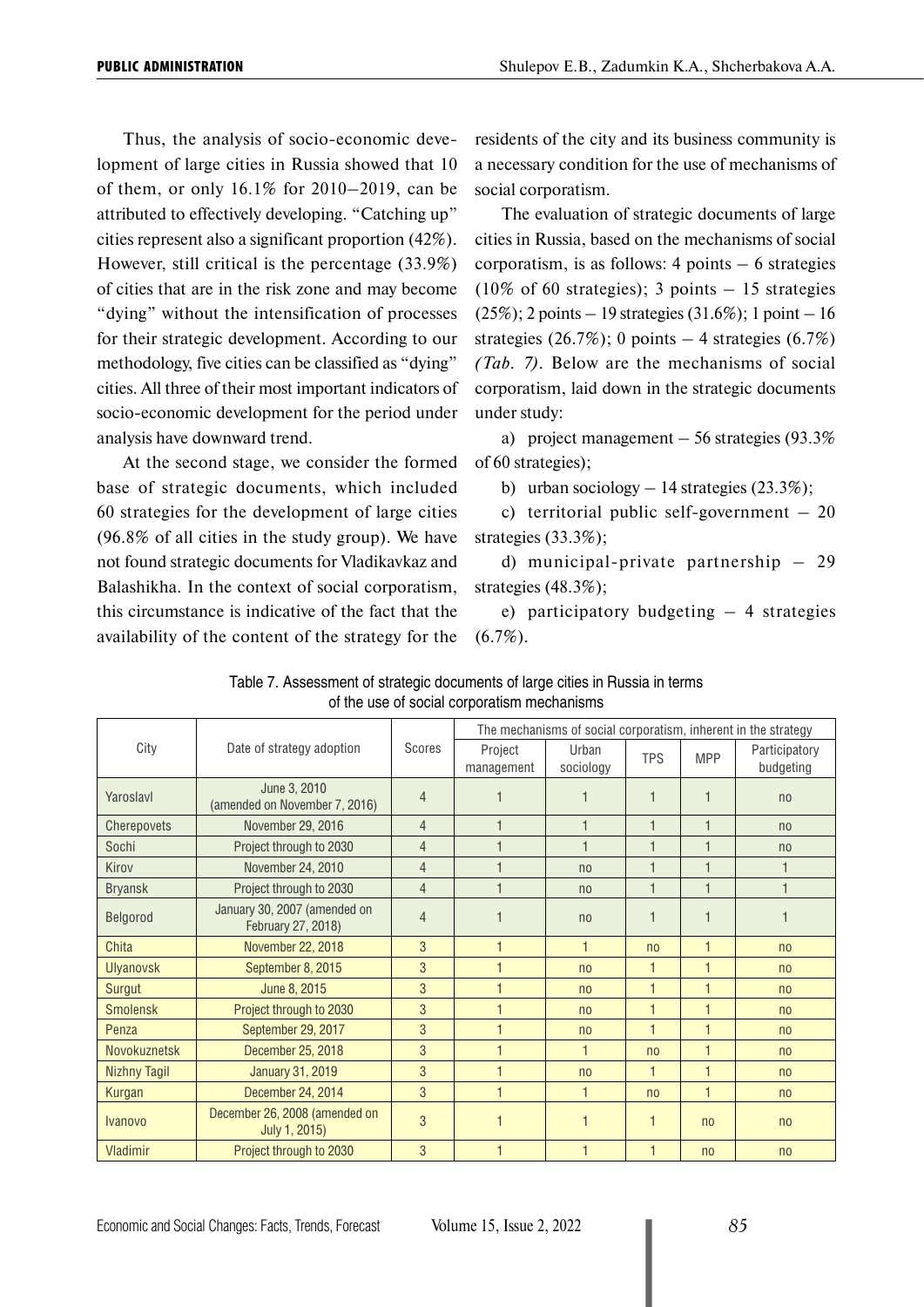# Continuation of Table 7

|                       |                                                                                                                                                              |                | The mechanisms of social corporatism, inherent in the strategy |                    |                |                |                            |  |
|-----------------------|--------------------------------------------------------------------------------------------------------------------------------------------------------------|----------------|----------------------------------------------------------------|--------------------|----------------|----------------|----------------------------|--|
| City                  | Date of strategy adoption                                                                                                                                    | Scores         | Project<br>management                                          | Urban<br>sociology | <b>TPS</b>     | <b>MPP</b>     | Participatory<br>budgeting |  |
| Vladivostok           | Project through to 2030                                                                                                                                      | $\mathbf{3}$   | 1                                                              | n <sub>0</sub>     | $\mathbf{1}$   | $\mathbf{1}$   | no                         |  |
| Arkhangelsk           | 13.02.2019                                                                                                                                                   | 3              | $\mathbf{1}$                                                   | no                 | $\mathbf{1}$   | $\mathbf{1}$   | no                         |  |
| Orenburg              | September 6, 2011                                                                                                                                            | 3              | $\mathbf{1}$                                                   | no                 | $\mathbf{1}$   | $\mathbf{1}$   | no                         |  |
| <b>Murmansk</b>       | May 30, 2012                                                                                                                                                 | 3              | $\mathbf{1}$                                                   | $\mathbf{1}$       | n <sub>0</sub> | $\mathbf{1}$   | n <sub>0</sub>             |  |
| Oryol                 | October 3, 2011                                                                                                                                              | 3              | $\mathbf{1}$                                                   | $\mathbf{1}$       | n <sub>0</sub> | n <sub>0</sub> | $\mathbf{1}$               |  |
| Tula                  | Project through to 2030                                                                                                                                      | $\overline{2}$ | $\mathbf{1}$                                                   | no                 | n <sub>0</sub> | $\mathbf{1}$   | no                         |  |
| <b>Tomsk</b>          | June 27, 2006<br>(amended on July 07, 2020)                                                                                                                  | $\overline{2}$ | $\mathbf{1}$                                                   | n <sub>0</sub>     | n <sub>0</sub> | $\mathbf{1}$   | n <sub>0</sub>             |  |
| Tver                  | Project through to 2030                                                                                                                                      | $\overline{2}$ | $\mathbf{1}$                                                   | no                 | n <sub>0</sub> | $\mathbf{1}$   | n <sub>0</sub>             |  |
| Sterlitamak           | Project through to 2030                                                                                                                                      | $\overline{2}$ | $\mathbf{1}$                                                   | $\mathbf{1}$       | n <sub>0</sub> | n <sub>0</sub> | n <sub>0</sub>             |  |
| Sevastopol            | June 24, 2016<br>(amended on October 25, 2017)                                                                                                               | $\overline{2}$ | $\overline{1}$                                                 | n <sub>0</sub>     | n <sub>0</sub> | $\mathbf{1}$   | n <sub>0</sub>             |  |
| Saratov               | February 16, 2017                                                                                                                                            | $\overline{2}$ | $\mathbf{1}$                                                   | n <sub>0</sub>     | $\mathbf{1}$   | n <sub>0</sub> | n <sub>0</sub>             |  |
| <b>Saransk</b>        | April 30, 2013<br>(amended on July 27, 2016,<br>May 24, 2017)                                                                                                | $\overline{2}$ | $\mathbf{1}$                                                   | n <sub>0</sub>     | n <sub>0</sub> | $\mathbf{1}$   | n <sub>0</sub>             |  |
| Naberezhnye<br>Chelny | April 07, 2016<br>(amended on October 07, 2019)                                                                                                              | $\overline{2}$ | $\mathbf{1}$                                                   | n <sub>0</sub>     | n <sub>0</sub> | $\mathbf{1}$   | n <sub>0</sub>             |  |
| Magnitogorsk          | October 27, 2018                                                                                                                                             | $\overline{2}$ | $\mathbf{1}$                                                   | n <sub>0</sub>     | n <sub>0</sub> | $\mathbf{1}$   | n <sub>0</sub>             |  |
| Lipetsk               | August 2, 2016                                                                                                                                               | $\overline{2}$ | $\mathbf{1}$                                                   | $\mathbf{1}$       | n <sub>0</sub> | n <sub>0</sub> | n <sub>0</sub>             |  |
| Kursk                 | November 19, 2019                                                                                                                                            | $\overline{2}$ | $\mathbf{1}$                                                   | n <sub>0</sub>     | n <sub>0</sub> | $\mathbf{1}$   | n <sub>0</sub>             |  |
| Kaluga                | February 2, 2018                                                                                                                                             | $\overline{2}$ | $\mathbf{1}$                                                   | no                 | 1              | no             | n <sub>0</sub>             |  |
| Yoshkar-Ola           | February 28, 2018                                                                                                                                            | $\overline{2}$ | $\mathbf{1}$                                                   | no                 | $\mathbf{1}$   | n <sub>0</sub> | n <sub>0</sub>             |  |
| Izhevsk               | April 14, 2016                                                                                                                                               | $\overline{2}$ | $\mathbf{1}$                                                   | $\mathbf{1}$       | n <sub>0</sub> | n <sub>0</sub> | n <sub>0</sub>             |  |
| Grozny                | September 30, 2016                                                                                                                                           | $\overline{2}$ | $\mathbf{1}$                                                   | n <sub>0</sub>     | n <sub>0</sub> | $\mathbf{1}$   | n <sub>0</sub>             |  |
| Vologda               | May 30, 2019<br>(amended on June 27, 2019)                                                                                                                   | $\overline{2}$ | $\mathbf{1}$                                                   | n <sub>0</sub>     | 1              | n <sub>0</sub> | n <sub>0</sub>             |  |
| Astrakhan             | December 29, 2011<br>(amended on June 27, 2017)                                                                                                              | $\overline{2}$ | $\mathbf{1}$                                                   | $\mathbf{1}$       | n <sub>0</sub> | n <sub>0</sub> | n <sub>0</sub>             |  |
| Yakutsk               | February 6, 2019                                                                                                                                             | $\overline{2}$ | $\mathbf{1}$                                                   | no                 | n <sub>0</sub> | $\mathbf{1}$   | n <sub>0</sub>             |  |
| Petrozavodsk          | February 18, 2015                                                                                                                                            | $\overline{2}$ | $\mathbf{1}$                                                   | no                 | n <sub>0</sub> | $\mathbf{1}$   | n <sub>0</sub>             |  |
| Cheboksary            | October 27, 2009                                                                                                                                             | $\mathbf{1}$   | $\mathbf{1}$                                                   | n <sub>0</sub>     | n <sub>0</sub> | n <sub>0</sub> | n <sub>0</sub>             |  |
| Khimki                | July 30, 2014                                                                                                                                                | $\mathbf{1}$   | $\mathbf{1}$                                                   | n <sub>0</sub>     | n <sub>0</sub> | n <sub>0</sub> | n <sub>0</sub>             |  |
| Khabarovsk            | January 31, 2017                                                                                                                                             | $\mathbf{1}$   | $\mathbf{1}$                                                   | n <sub>0</sub>     | n <sub>0</sub> | n <sub>0</sub> | n <sub>0</sub>             |  |
| Ulan-Ude              | December 20, 2018                                                                                                                                            | $\mathbf{1}$   | $\mathbf{1}$                                                   | n <sub>0</sub>     | n <sub>0</sub> | n <sub>0</sub> | n <sub>0</sub>             |  |
| Stavropol             | July 21, 2017                                                                                                                                                | $\mathbf{1}$   | $\mathbf{1}$                                                   | n <sub>0</sub>     | n <sub>0</sub> | n <sub>0</sub> | n <sub>0</sub>             |  |
| Simferopol            | Project through to 2030                                                                                                                                      | $\mathbf{1}$   | $\mathbf{1}$                                                   | n <sub>0</sub>     | n <sub>0</sub> | n <sub>0</sub> | n <sub>0</sub>             |  |
| Ryazan                | March 26, 2009<br>(amended on April 22, 2010,<br>July 18, 2013, October 29, 2015,<br>January 28, 2016, April 26, 2016,<br>February 22, 2017, April 27, 2017) | $\mathbf 1$    | $\mathbf{1}$                                                   | n <sub>0</sub>     | n <sub>0</sub> | n <sub>0</sub> | n <sub>0</sub>             |  |
| Podolsk               | November 28, 2019                                                                                                                                            | $\mathbf{1}$   | $\mathbf{1}$                                                   | n <sub>0</sub>     | n <sub>0</sub> | n <sub>0</sub> | n <sub>0</sub>             |  |
| Makhachkala           | December 27, 2012                                                                                                                                            | $\mathbf{1}$   | $\mathbf{1}$                                                   | n <sub>0</sub>     | n <sub>0</sub> | n <sub>0</sub> | n <sub>0</sub>             |  |
| Kostroma              | November 28, 2019                                                                                                                                            | $\mathbf{1}$   | $\mathbf{1}$                                                   | n <sub>0</sub>     | n <sub>0</sub> | n <sub>0</sub> | n <sub>0</sub>             |  |
| Kemerovo              | December 27, 2019                                                                                                                                            | 1              | $\mathbf{1}$                                                   | n <sub>0</sub>     | n <sub>0</sub> | n <sub>0</sub> | n <sub>0</sub>             |  |
| Kaliningrad           | October 09, 2013                                                                                                                                             | $\mathbf{1}$   | $\mathbf{1}$                                                   | n <sub>0</sub>     | n <sub>0</sub> | n <sub>0</sub> | n <sub>0</sub>             |  |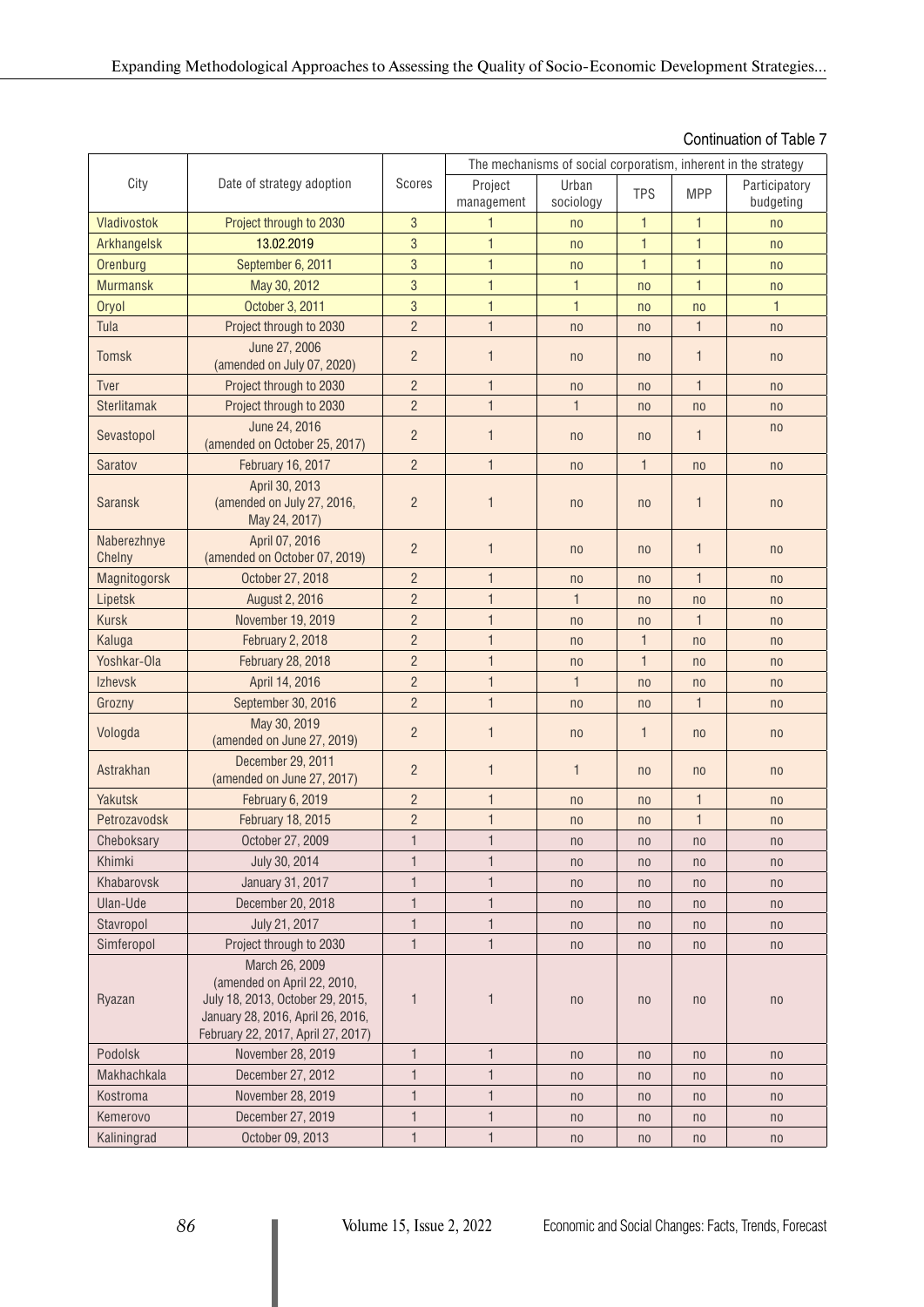| City                     | Date of strategy adoption                         | Scores         | The mechanisms of social corporatism, inherent in the strategy       |                    |                |                |                            |
|--------------------------|---------------------------------------------------|----------------|----------------------------------------------------------------------|--------------------|----------------|----------------|----------------------------|
|                          |                                                   |                | Project<br>management                                                | Urban<br>sociology | <b>TPS</b>     | <b>MPP</b>     | Participatory<br>budgeting |
| <b>Irkutsk</b>           | February 22, 2018                                 |                |                                                                      | n <sub>0</sub>     | n <sub>0</sub> | n <sub>0</sub> | n <sub>0</sub>             |
| Barnaul                  | December 19, 2013<br>(amended on August 31, 2017) |                |                                                                      | n <sub>0</sub>     | n <sub>0</sub> | n <sub>0</sub> | n <sub>0</sub>             |
| Tyumen                   | Project through to 2030                           |                |                                                                      | n <sub>0</sub>     | n <sub>0</sub> | n <sub>0</sub> | n <sub>0</sub>             |
| <b>Nizhnevartovsk</b>    | December 26, 2014                                 |                |                                                                      | n <sub>0</sub>     | n <sub>0</sub> | n <sub>0</sub> | n <sub>0</sub>             |
| Tambov                   | April 23, 2012<br>(amended on April 28, 2015)     | $\overline{0}$ | n <sub>0</sub>                                                       | n <sub>0</sub>     | n <sub>0</sub> | n <sub>0</sub> | n <sub>0</sub>             |
| Tolyatti                 | January 25, 2019                                  | $\mathbf{0}$   | n <sub>0</sub>                                                       | n <sub>0</sub>     | n <sub>0</sub> | n <sub>0</sub> | n <sub>0</sub>             |
| Novorossiysk             | July 16, 2019                                     | $\mathbf{0}$   | no                                                                   | n <sub>0</sub>     | n <sub>0</sub> | n <sub>0</sub> | n <sub>0</sub>             |
| Volzhsky                 | November 29, 2019                                 | $\Omega$       | n <sub>0</sub>                                                       | n <sub>0</sub>     | n <sub>0</sub> | n <sub>0</sub> | n <sub>0</sub>             |
| Vladikavkaz              |                                                   | $\overline{0}$ | We have not found any strategies for the development of these cities |                    |                |                |                            |
| <b>Balashikha</b>        |                                                   | $\mathbf{0}$   |                                                                      |                    |                |                |                            |
| Source: own compilation. |                                                   |                |                                                                      |                    |                |                |                            |

End of Table 7

Thus, none of the strategies reviewed received a maximum score of 5, indicating the need to improve the quality of strategic planning at the level of large cities.

The most commonly used mechanism of social corporatism is project management $12$ . Least frequently mentioned in the strategies of large cities is participatory budgeting. As noted earlier, the urban sociology is virtually not used (Stolbov, Starosta, 2017). In this regard, the data of sociological research are scattered, the municipal statistics do not allow getting correct feedback from residents and businesses, conducting a qualitative analysis of the processes occurring in the city and making effective management decisions. This area can and should become the key to the application of modern information technology in municipal government in the coming years, especially since the collection of primary data from residents and businesses from various sources and databases is constantly growing. Initiative budgeting is a fairly common practice, but it is not adequately reflected in strategic documents.

<sup>12</sup> Our results correlate with the conclusions of B.S. Zhikharevich (Zhikharevich, Pribyshin, 2019).

Next, we consider how the strategic documents of large Russian cities correlate the designations of the mechanisms of social corporatism with the level of socio-economic development of the city. The correlation between these two blocks has not been sufficiently investigated, since the development of the city also depends on other factors – natural and climatic characteristics, geographic location, and others. However, the visual representation of the results is quite interesting *(Fig. 2)*.

Thus, the formed matrix shows the heterogeneity of the quality of strategic planning and the dynamics of socio-economic development of large cities in Russia. This may indicate that they are all at different stages of the evolution of social corporatism. Consequently, it is necessary to use different approaches, tools and directions in the development of city strategies, taking into account their characteristics and potential. For example, cities characterized by a high level of socio-economic development and a relatively high level of social corporatism (green quadrant) are recommended in strategic planning documents to focus on the formation of their own identity through the development and implementation of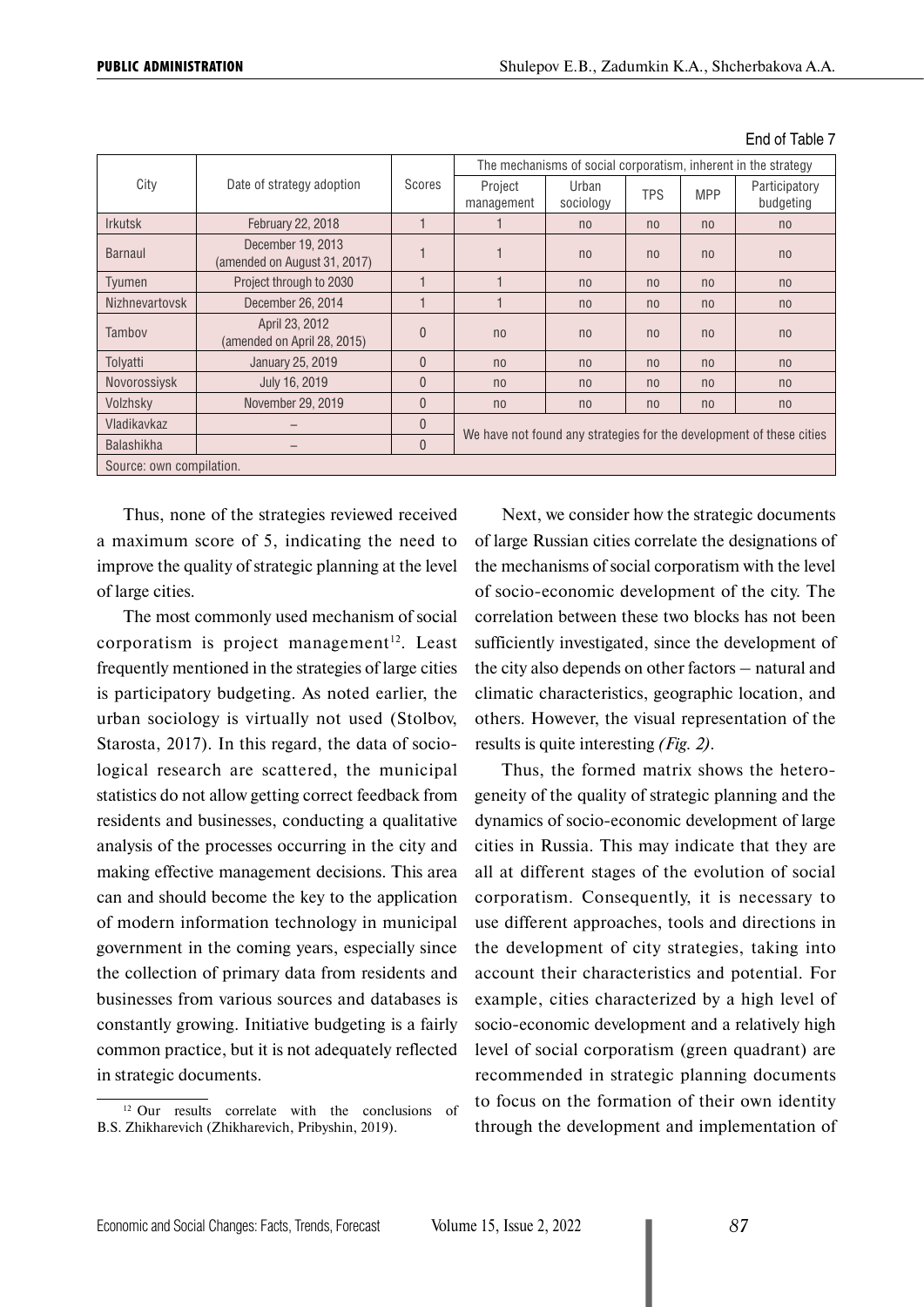

Figure 2. "Strategy – Development" Matrix for large cities of Russia

jackpot projects $13$ . Cities in the yellow quadrant should pay attention to improving the quality of strategic planning, the development of dialogue between government, business and society through the development and implementation of urban social projects. Cities in the red quadrants are

characterized by negative dynamics of two or more key indicators of socio-economic development and are in the risk zone. They require the development of strategies that are essentially anti-crisis.

#### **Discussion and conclusion**

The strategy is the most important document of socio-economic development of a large city, so it must be developed on the principles of social corporatism, that is, in cooperation with the authorities, residents and businesses.

<sup>&</sup>lt;sup>13</sup> The authors (Shulepov et al., 2020b) show how one (or a series of) successful projects dramatically change the living conditions and dynamics of development in a city for the better.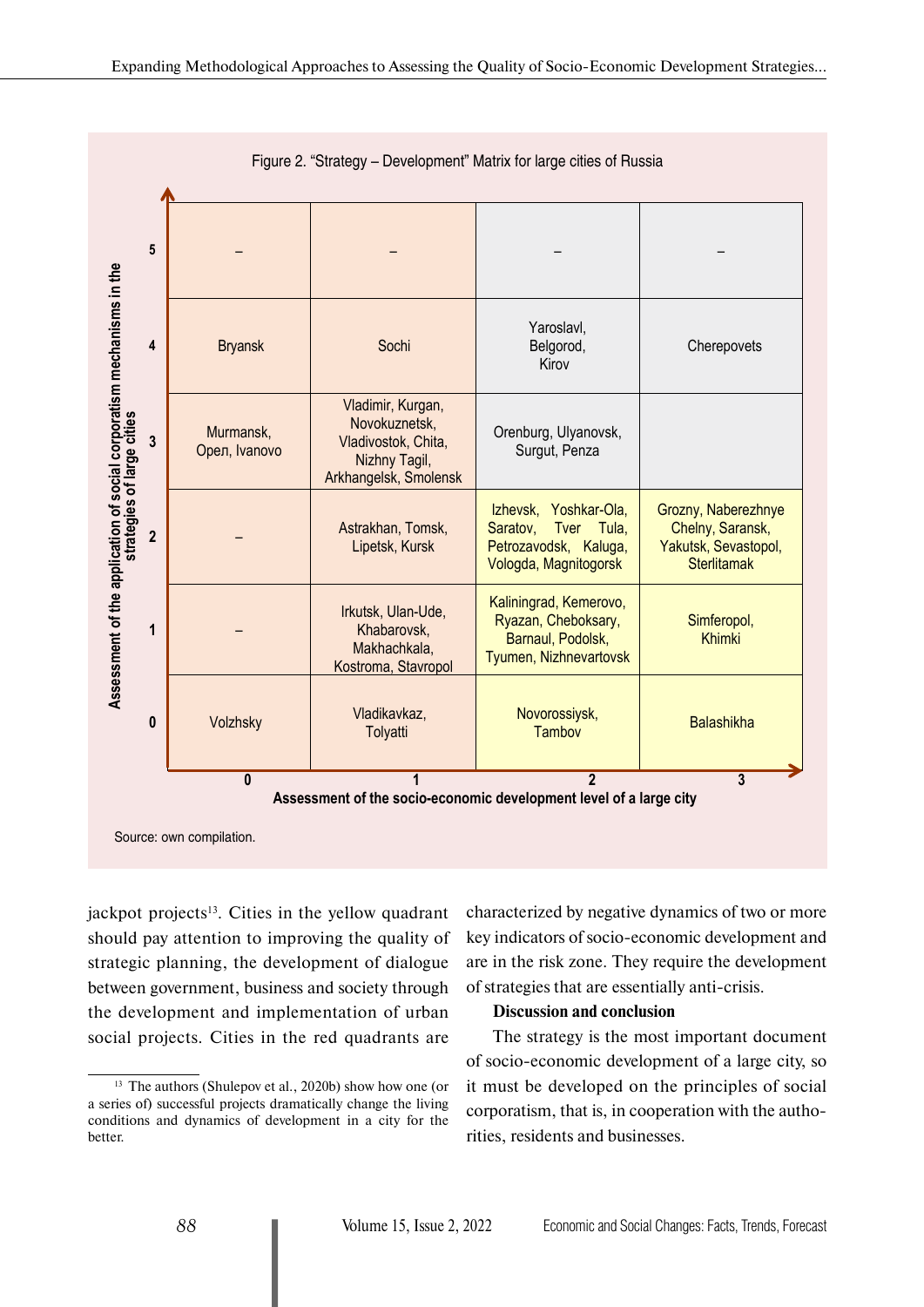In science and practice, various methods are used to assess development strategies for large cities, using both quantitative and qualitative data. However, due to the extremely scarce information base of municipal statistics and urban sociology and a number of other factors, these tools do not provide an objective result, and therefore there is a need to improve tools for assessing the quality of strategies. In the article we attempted to solve this problem.

The developed methodology for assessing the quality of strategies for socio-economic development of large cities promotes a comprehensive approach, there is a comprehensive assessment at two levels: a) application of social corporatism mechanisms based on contextual analysis; b) socio-economic development of a large city based on a nominal set of indicators. The methodology proposed for use is not devoid of flaws, but with certain assumptions it allows solving the necessary problems and is up-to-date.

The formed matrix shows the heterogeneity of strategic planning quality and the dynamics of socio-economic development of large cities in Russia. This implies the use of different approaches, tools and directions in the development of city strategies, taking into account their characteristics and potential.

The quality of city strategies varies, but we can conclude that it generally characterizes the competence, intellectual level and openness of the city administration headed by the mayor. Currently, most strategies emphasize analysis and description of the current state of the city. There is a clear intention to develop all areas at the same time. Hence the voluminous and complex documents with a large number of indicators and the lack of emphasis on the main ones. At the same time, the ways to achieve the set goals are poorly defined. Often municipal authorities do not have the ability to influence the declared indicators at all.

The use of various forms of social corporatism in municipal strategic planning in many large cities is at an initial level, which raises the question of their development (what to do?) and testing (how to do?).

The methodological approach we have developed corresponds to global trends in the development of strategic planning focused on the Sustainable Development Goals<sup>14</sup>.

This methodological approach for assessing the quality of socio-economic development strategies of large cities can be applied to different municipalities. However, in rural settlements the community of dacha residents is added to the groups considered.

#### **References**

Bogomolova I.V. (2016). *Strategicheskoe planirovanie ustoichivogo razvitiya krupnykh gorodov indikativnym metodom: opyt i perspektivy modernizatsii* [Strategic Planning for the Sustainable Development of Large Cities by the Indicative Method: Experience and Prospects for Modernization]. Volgograd: VolgGTU.

Douay N. (2008). *La planification urbaine à l'épreuve de la métropolisation: enjeux, acteurs et strategies à Marseille et à Montréal*. Montréal.

Ignatyevskiy V.A., Sovetova N.P. (2020). Social and economic development of the region municipalities in the conditions of digitalization of the economy. In: *Proceedings of the 2nd International Scientific and Practical Conference "Modern Management Trends and the Digital Economy: from Regional Development to Global Economic Growth" (MTDE 2020).* DOI: 10.2991/aebmr.k.200502.018

<sup>14</sup> The UN Sustainable Development Goals. Available at: https://sdgs.un.org/goals (accessed: February 25, 2022).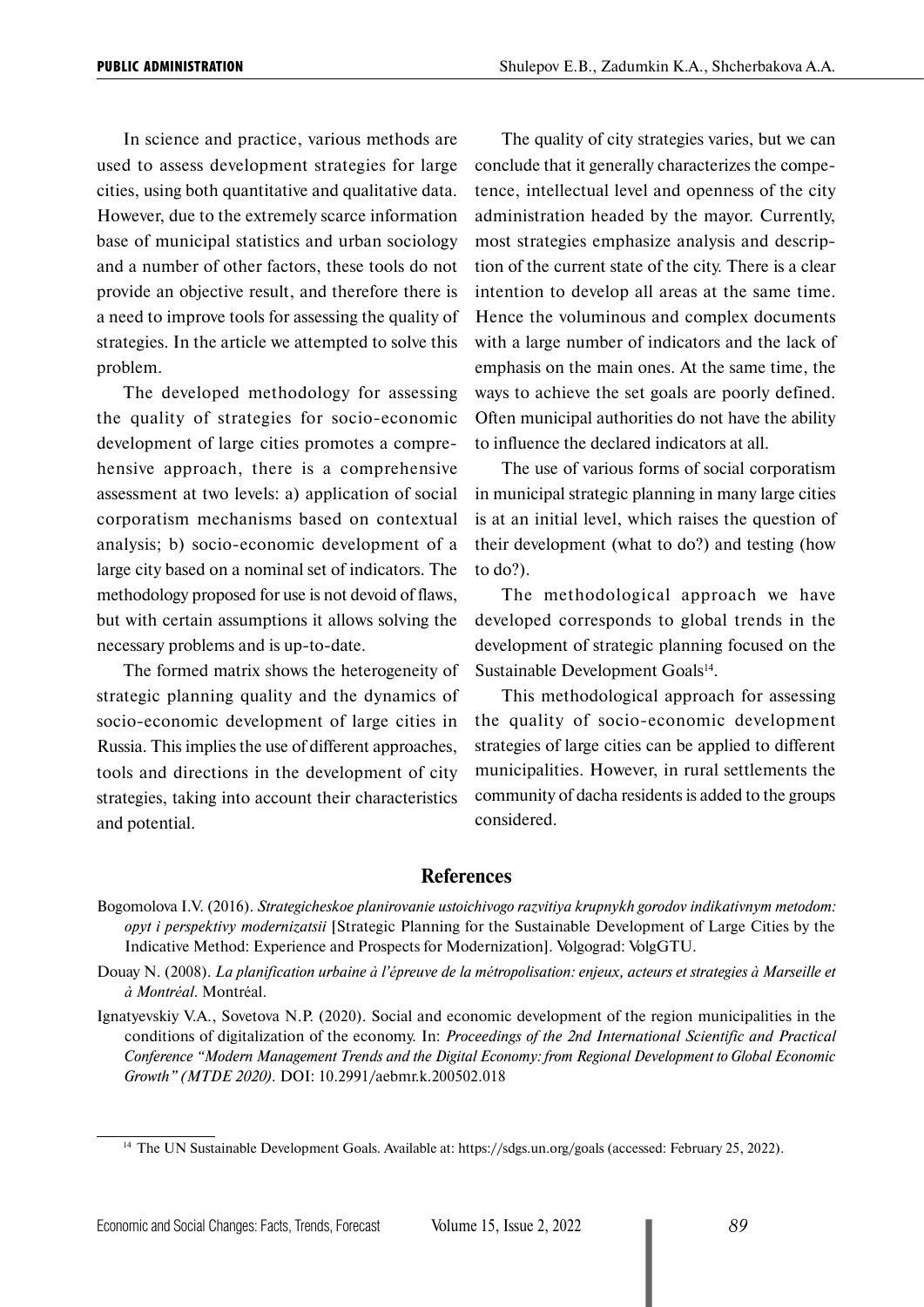Jacobs J. (1961). *The Death and Life of Great American Cities*. New York: Vintage Books.

Jacobs J. (1970). *The Economy of Cities*. New York: Vintage.

Jacobs J. (1984). *Cities and the Wealth of Nations: Principles of Econ. Life*. New York: Random House, Cop.

- Kolchinskaya E.E. (2013). The role of strategic planning in urban development: approaches to assessment. *Regional'naya ekonomika: teoriya i praktika=Regional Economics: Theory and Practice,* Available at: https://publications.hse.ru/mirror/pubs/share/folder/y6gtgar2mu/direct/108535368 (accessed: November 16, 2021).
- L'vov D.S. et al. (2005). *Strategicheskoe upravlenie: region. Gorod. Predpriyatie* [Strategic Management: Region. City. Enterprise]. Moscow: Ekonomika.
- Manaeva I.V. (2020). *Formirovanie metodologii strategirovaniya prostranstvennogo razvitiya gorodov Rossii* [Formation of the Methodology of Strategizing the Spatial Development of Russian Cities]. Saint Petersburg: SZIU RANKhiGS.
- Nikonova Ya.I., Karkavin M.V., Dimakov E.S. (2008). *Organizatsiya strategicheskogo planirovanie ustoichivogo razvitiya krupnykh gorodov: Teoreticheskie i metodologicheskie aspekty* [Organization of Strategic Planning for Sustainable Development of Large Cities: Theoretical and Methodological Aspects]. Novosibirsk: Izd. SO RAN.
- Savage M., Warde A. (1993). *Urban Sociology, Capitalism and Modernity*. London: Macmillan.
- Schlingmann P., Nordström K. (2015). *Urban Express: 15 Urban Rules to Help You Navigate the New World That's Being Shaped by Women & Cities.* Available at https://www.bokus.com/bok/9789137146522/urban-express-15 urban-rules-to-help-you-navigate-the-new-world-thats-being-shaped-by-women-cities/
- Shcherbakova N.V. (2009). Methodology for assessing the effectiveness of development of a large city. *Nauchno-tekhnicheskie vedomosti Sankt-Peterburgskogo gosudarstvennogo politekhnicheskogo universiteta. Ekonomicheskie nauki=St. Petersburg State Polytechnical University Journal. Economics,* 1(71). Available at: https:// cyberleninka.ru/article/n/metodika-otsenki-effektivnosti-razvitiya-krupnogo-goroda (accessed: November 16, 2021).
- Shulepov E.B. (2014). Sotsial'nyi korporatizm: teoreticheskie osnovy i opyt realizatsii [Social Corporatism: Theoretical Foundations and Implementation Experience]. Vologda: ISERT RAN.
- Shulepov E.B., Zadumkin K.A., Shcherbakova A.A. (2020b). Revisiting project approach usage in the strategic management of a major city. *Problemy razvitiya territorii*=*Problems of Territory's Development*, 2(106), 19–33. DOI: 10.15838/ptd.2020.2.106.2 (in Russian).
- Shulepov E.B., Zadumkin K.A., Shcherbakova A.A. (2020а). Role of social partnership in urban development and mechanisms of its formation. *Problemy razvitiya territorii*=*Problems of Territory's Development*, 4(108), 20–36. DOI: 10.15838/ptd.2020.4.108.2 (in Russian).
- Stolbov V. P., Starosta P. Yu. (2017). *Sotsiologiya gorodskoi sredy* [Sociology of the Urban Environment]. Moscow: INFRA-M.
- Yamshchikov A.S., Ruiga I.R., Zemlyanko M.P. (2017). *Instrumenty i tekhnologii upravleniya strategicheskim razvitiem krupnogo goroda* [Tools and Technologies for Managing the Strategic Development of a Large City]. Novosibirsk: TsRNS.
- Zhikharevich B.S., Lebedeva N.A., Rusetskaya O.V., Pribyshin T.K. (2017). *Strategii malykh gorodov: territoriya tvorchestva* [Town Strategies: The Territory of Creativity]. Saint Petersburg: Mezhdunarodnyi tsentr sotsial'noekonomicheskikh issledovanii "Leont'evskii tsentr".
- Zhikharevich B.S., Pribyshin T.K. (2019). Urban development strategy: Russian practice 2014–2019. *Prostranstvennaya ekonomika=Spatial Economics,* 15(4), 184–204 (in Russian).